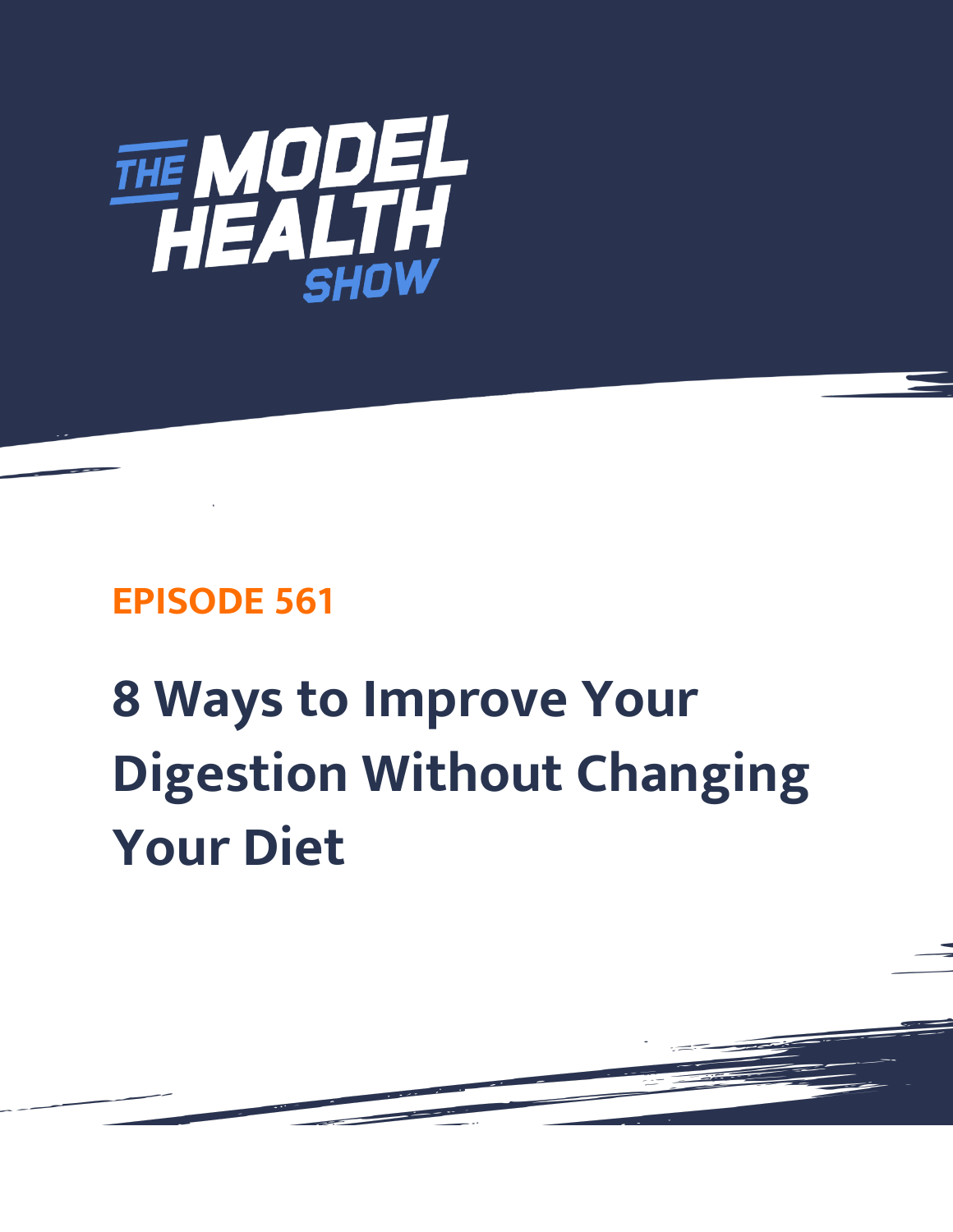## **You are now listening to The Model Health Show with Shawn Stevenson. For more, visit themodelhealthshow.com.**

**SHAWN STEVENSON:** Welcome to the Model Health Show. This is fitness and nutrition expert, Shawn Stevenson, and I'm so grateful for you tuning in with me today. It's not, "You are what you eat." It's "You are what you assimilate." Digestion is the key to life, being able to take things from the external world, put them inside of our vessel, and to assimilate those things is one of the most miraculous processes in our reality. We're literally taking stuff from outside of us and creating new human tissue. Whether it's an avocado or whether it's a Tombstone pizza. And shout out to the worst pizza name ever, Tombstone. All of these foods that humans have experimented with throughout our evolution have a capacity to become human tissue. And it's truly remarkable. But today, more than ever, we are dealing with multiple epidemics of digestive diseases. Digestive distress is impacting the lives of millions of United States citizens. In fact, a study published in the Journal of Gastroenterology determined that approximately 70 million Americans are suffering with digestive issues. Now, this is a huge chunk of our population. And I want to be clear, this data was compiled all the way back in 2012.

Alright, it's 10 years ago. So, do you think things have improved, or have they gotten worse over this time span? And you already know the answer to that. And in 2009, there were over 245,000 deaths from digestive diseases. This isn't something that's coming across on our major news networks, there aren't headlines that are denoting, and discussing this issue that is rampant. And literally hundreds of thousands of citizens are dying from these issues. And it's as if it's not even happening. But the people struggling with these issues, they know very well what's going on, and how detrimental life can be and how much of a struggle life can be when our gut is not healthy. When our digestion is unwell. It becomes much more than a nuisance. A nuisance indeed, but also it can just really diminish our quality of life. So today we want to provide some insights and some resources, and even go beyond the fork, and talk about how we can actually improve our digestion without changing our diet.

Now, of course, we focused on nutrition a tremendous amount here in the Model Health Show. It's a big part of what we do because again, even though it isn't just, "You are what you eat." It's, "You are what you assimilate." But food is obviously a major impact because it's what we are putting directly into our gastrointestinal tract. So obviously it's a frontline, high-impact situation that's interacting with our food. It's something very tangible that we can connect with. So cognitively, we can understand that our food is affecting our digestion. Unfortunately, our conventional medicine system today is still not really caught up to this very obvious tenant. If you look at the field of Gastroenterology, which we've had some of the most prestigious gastroenterologist in the world here on the Model Health Show. Whether it's Dr. Will Bulsiewicz, or Dr. Robynne Chutkan.

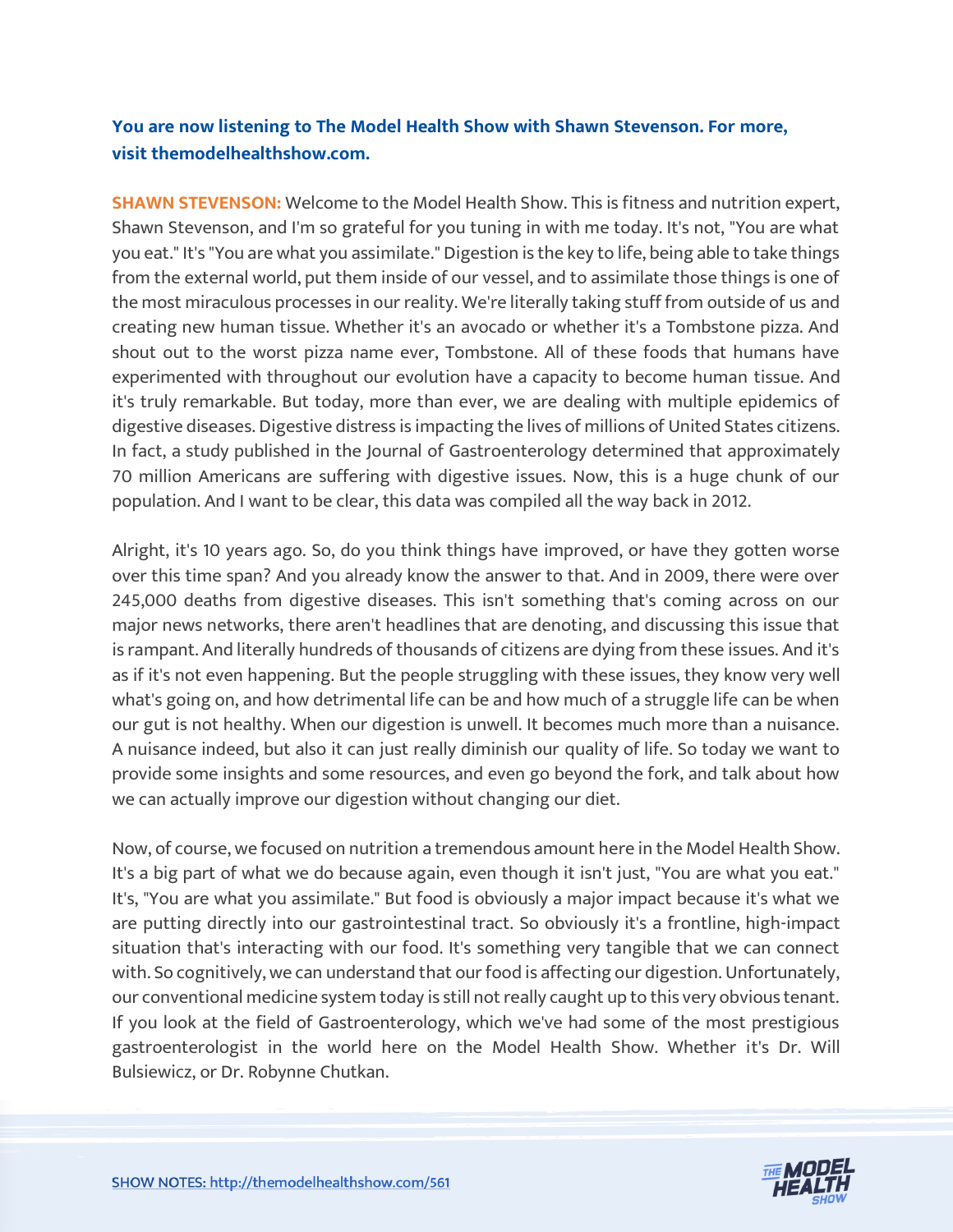But these folks had to go outside of their conventional education where they're spending, we'll say 10 years in training to become a gastroenterologist. And in that 10-year time span, so they're dealing with issues and diseases related to the gastrointestinal track itself. Alright, so a ten-year education. Within that ten-year education, they'll tell you right out, maybe they learned about nutrition for cumulatively, maybe two weeks, maybe a month, in that 10-year time span. Now they're dealing with the very organs that are associated with the digestion of the food that we eat. The interaction with assimilation, digestion, an elimination of food. That's the organs that they're focused on treating, and yet they learn next to nothing about food.

There's something severely wrong. But they've come out of that with a newfound understanding because it's one thing to see that your patients aren't actually getting well from these conventional treatments. And finally having that light bulb go off that our food matters. As a matter of fact, it's a top tier thing that matters. But here's what we're going to talk about today. It's not the only thing that matters. In fact, we're going to go through eight clinically proven ways that you can improve your digestion without even changing your diet. Now, not to say that the diet is not important at the top tier thing that we need to address. But we're going to go beyond the fork today, and dive in, and look at what we can do to improve our digestion in other really important and profound ways.

Now again, to reference back to the study published in The Journal of Gastroenterology. Approximately 70 million Americans are suffering with digestive issues. And in 2009, there were over 245,000 deaths from digestive issues. And the economic consequences of these issues were nearly \$150 billion. And this was back in 2004. And again, things have continued to evolve. Now the most prevalent digestive issue isn't directly the most deadly issue. But over time, this particular issue leads to the development of the severe chronic diseases that can shorten our lives, and greatly reduce the quality of our lives.

In the year 2000, approximately 63 million Americans experienced chronic constipation. Alright, now, in the year 2000, I know we thought in the year 2000, we would be having spaceaged digestion. Space-aged health. Folks back in the '70s, in the '60s, and earlier generations thought by this time we would have it all dialed in. But in reality, again, in the year 2000, 60 million Americans experienced chronic constipation.

Now, isn't it interesting that we see ourselves in such an advanced society, and yet we are the most chronically diseased civilization in recorded human history. Just because we have computers and skyscrapers, this does not mean that we're better off, not necessarily. If you look at our state of health as a society, our mental health, our physical health, it's been decaying. So, something is out of alignment, so on the surface we seem to be so evolved and advanced, but if you take a step back and look at things rationally, you see that something is [severely wrong here. And I believe that we can have both, we can have this technological](https://themodelhealthshow.com/podcasts/improve-your-digestion/) 

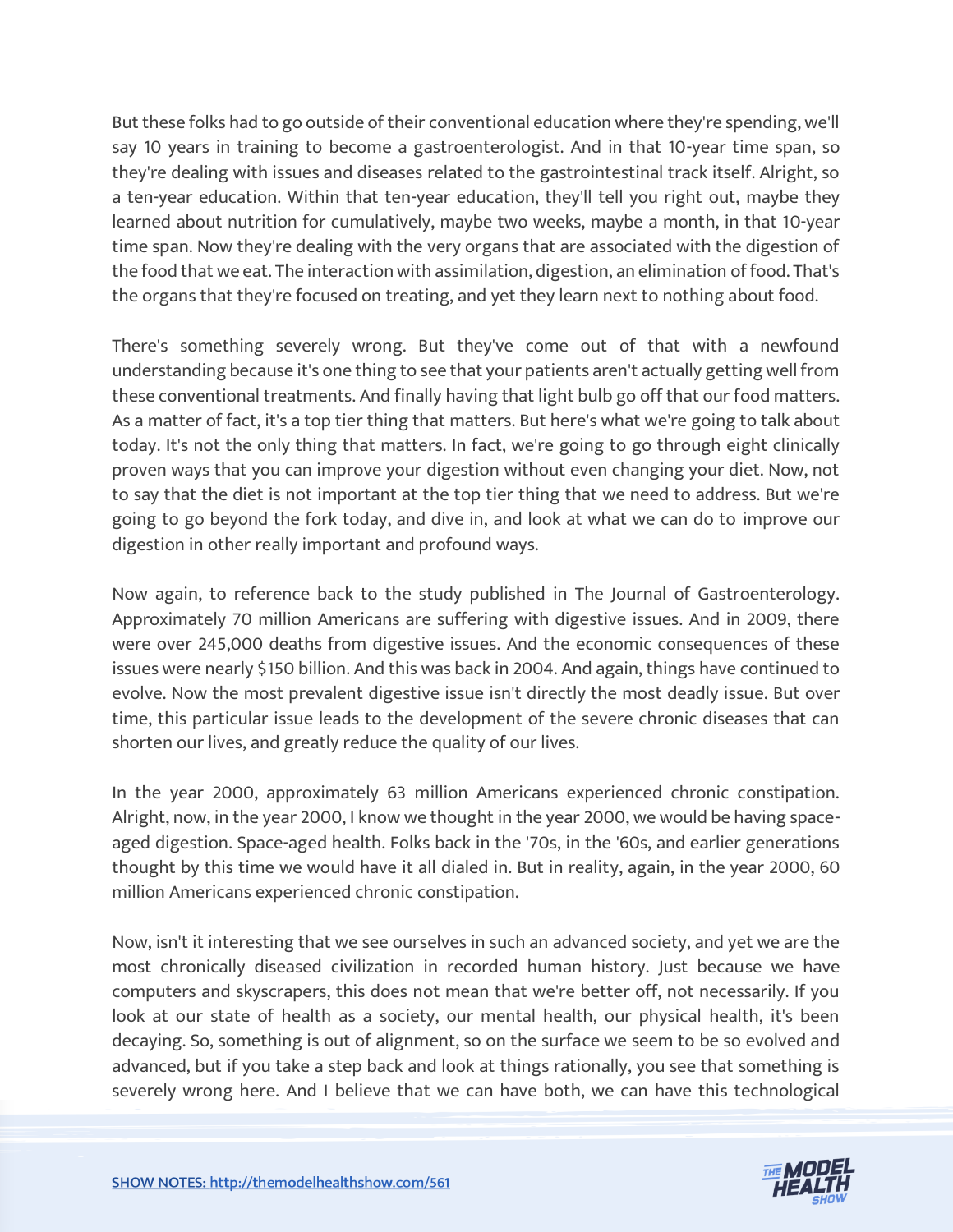advancement, but we can also be advanced in our health and wellness and our understanding of the human body. Things that our ancestors really had dialed in, were more living in alignment in accordance with nature. And again, today we're going to look at some things, we're going to go beyond the fork and talk about these eight ways to improve your digestion without changing your diet.

So, let's go ahead and dive right in. Number one, on this list of eight ways to improve your digestion without changing your diet, surprisingly, number one is exercise. A recent metaanalysis published in oxidative medicine and cellular longevity suggest that exercise can positively enhance the number of our beneficial microbial species, enrich our microflora diversity and improve the development of our commensal bacteria, a bacteria that likes to come together, work together as a community. Now, let's break this down a bit. The research has uncovered that exercise is able to enrich microflora diversity. What does that mean? So, there's one thing to have diversity, so that's having different... For example, if we use humans, there are different ethnicities, so we'll have maybe 10 different ethnicities, but maybe out of that 10, one of those ethnicities has 100 people, and then the other nine has just five people. So, the diversity is there, but it's not deep. The enrichment is where we're going deeper on not just the diversity, but wide-scale enrichment of that diversity, where we have maybe 100 of one race, 70 of another, 99 of another, 100 of another, 50 of another, so that's where we have enrichment. So, I hope that makes sense, it's very similar to our gut bacteria.

We know that diversity of our microbial species is associated with a healthy body composition with healthier cardiovascular system, healthier immune function. The list goes on and on and on, diversity is incredibly important, and it's one of those things, it's the leading edge of science right now in looking at the critical connection between our microbial health and our health overall. So, to dig in a little bit deeper here, the researchers found that exercise improves the Bacteroidetes to Firmicutes ratio, which could be a contributing factor to weight loss. So Firmicutes are a category of bacteria that are often more associated with higher rates of weight gain, whereas Bacteroidetes are a category of bacteria that are more associated with leanness. Now, I don't want this to become too black or white, because we need both of these classifications of bacteria. Now, it's when the imbalance takes place in the ratios where Firmicutes start to out-match or out-number Bacteroidetes, that's when we get into a place where we're more apt to gain weight, to gain body mass and to become insulin-resistant.

Alright, this is some of the correlation that we're seeing in the data, it's becoming more and more clear. Again, correlation does not mean causation, but it's definitely a strong association. So, we want a healthy ratio of Bacteroidetes to Firmicutes, and exercise is one of things that's been found to help to optimize that ratio. Very, very powerful. Exercise was also found to stimulate the proliferation of bacteria that can modulate mucosal immunity and improve [barrier functions. So literally, protecting the lining of your gastrointestinal tract and](https://themodelhealthshow.com/podcasts/improve-your-digestion/)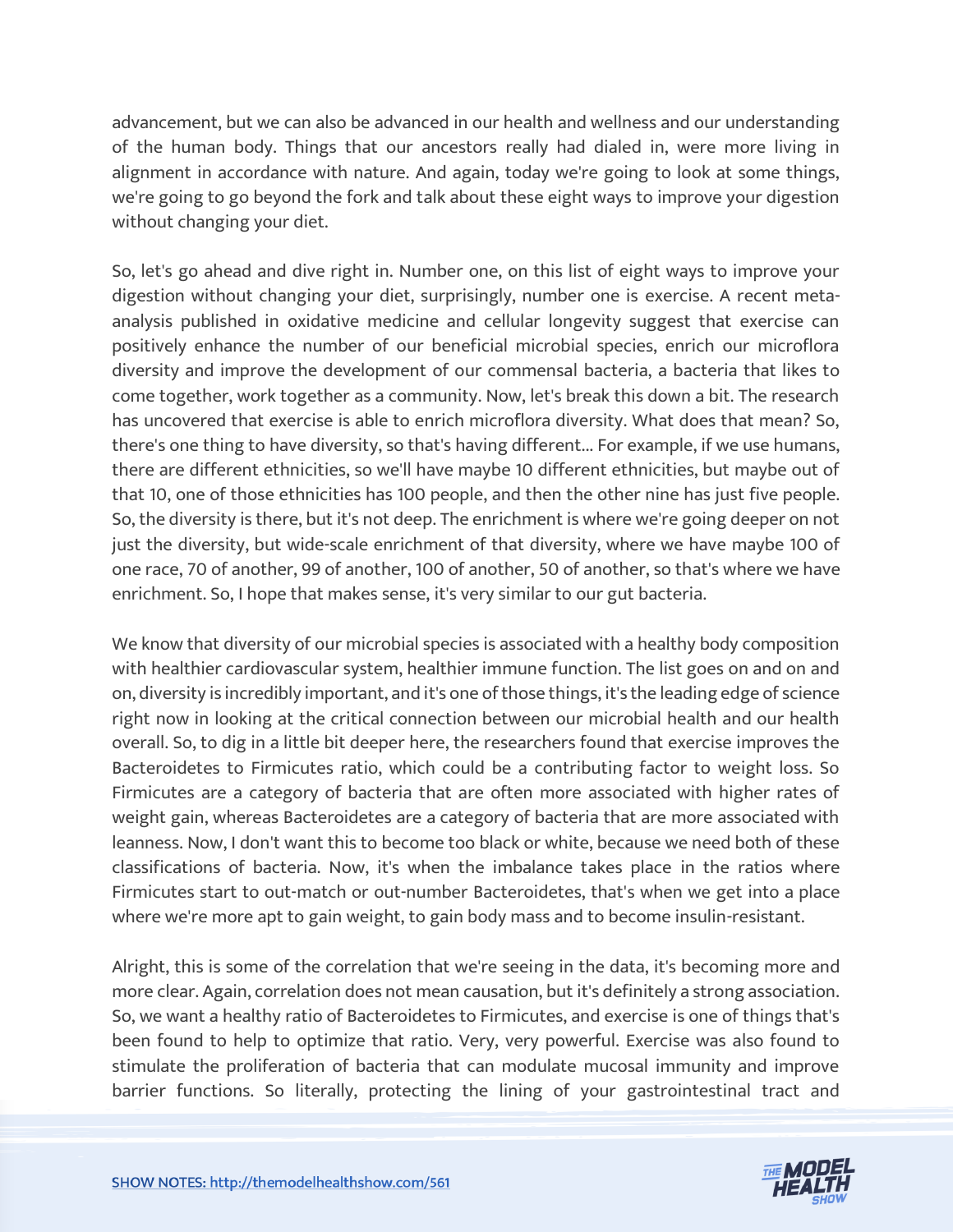supporting the immune system. Really, really remarkable. These are behind the scene ways that exercise makes us better that are not talked about. The scientists stated, "Exercise can be used as a treatment to maintain the balance of the microflora or to re-balance after dysbiosis, thus obtaining an improvement of the health status." So even after experiencing dysbiosis, which is a disruption to that microbial cascade, where we might have pathogenic bacteria starting to take over our vessel and the more probiotic, our friendly flora, the supportive microbes are in a lower ratio.

So dysbiosis is one of those issues that has become rampant in our society as well. But again, even bacteria that we deem to be opportunistic or "bad bacteria," we've got to keep that in perspective. It's like, if you want to look at the Incredible Hulk, for example, it's not necessarily a bad guy, as a matter of fact, he could be a superhero, but if everybody is a Hulk, everything is going to get torn down. If that makes sense. The Hulk has a role to play. He's here to smash. Alright, but if he's asked to do something that is requiring a scalpel, well, chances are things are going to get messed up. So, all of these things have a role to play, but we need to have things in a right healthy ratio, and that's what we're really striving for. And exercise helps our microbes to naturally reach that place. This is why it's so important.

Now, the researchers did acknowledge one important caveat, and this is that excessive exercise can actually increase our intestinal permeability and compromise gut barrier function. We can tip into things where we go too far. We could do that with just about anything. So too much exercise can compromise our gut health and compromise our immune system function as well. Just to reaffirm this, we've talked about this many, many times over the years, but your immune system is largely located in your gut, your gastrointestinal tract is where upwards of about 70% of your immune system is located. Now, many people have thrown out this stat over the years, but I've been talking about this for a very, very long time, to understand that even if we're talking about infectious diseases, we have to address the importance of having a healthy gut and healthy gut integrity, because this is literally the front line of where our immune system is interacting with the world around us. It matters, it matters so much. And so, stacking conditions in our favor is very important, but understanding, yes, exercise is critical, but with all things, we can push things, push the system too far and get diminishing returns.

So, here's another really critical take away, is that exercise in and of itself, in our culture today, because we've ventured into this place where we have to "exercise", whereas our ancestors of the past and past centuries, they didn't have to think in terms of "exercising" to be fit. Fitness was just the natural way of life because people were active, people were eating real food, people were more in accordance with nature in our Circadian rhythms and all these other things. And we'll talk a little bit more about that in a bit, but it's important for us to understand [that the concept of going to exercise is a new invention to try to buffer all of our lack of](https://themodelhealthshow.com/podcasts/improve-your-digestion/)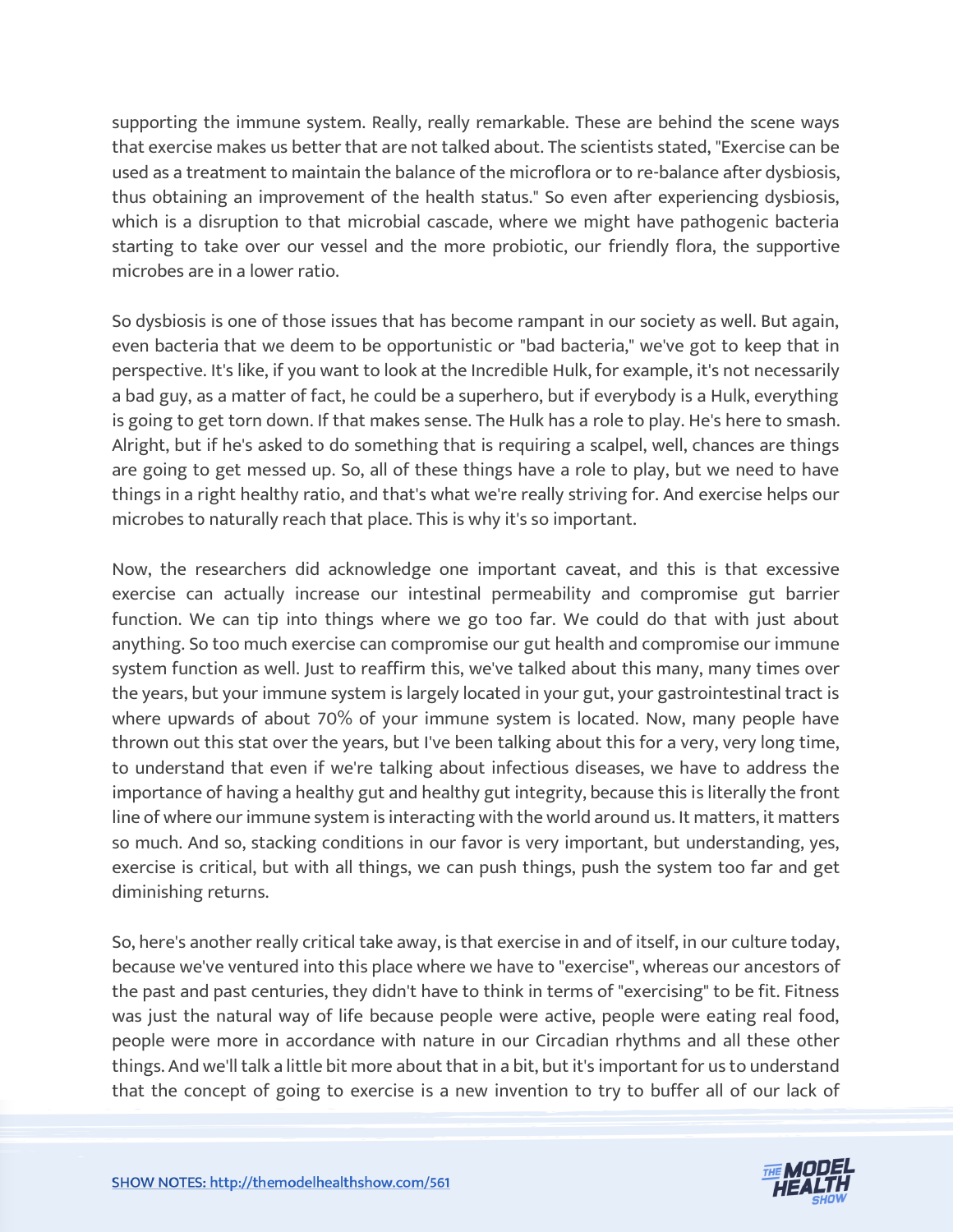exposures to the healthy things that our genes expect from us, like real food, like movement, just as a normal day-to-day thing. And this is wonderful though, we can pivot, we can find creative ways to access that and to become more fit, but in our culture, I just want you to understand this and really file this away in your mental Rolodex, is that exercise in our culture, we are programmed to believe that exercise is about looking good, exercise is about looking fit, it's a visual thing, it's a vanity thing, and I'm not saying that there's anything wrong with that, but that's not what exercise, the activity in and of itself is about physiologically for the human body.

What exercise really does that nothing else can compare to, is exercise increases assimilation of nutrients from the food that you eat. Exercise is about drawing in more nutrition into our tissues. All right. And we know this from studies, for example, on racehorses, so this is a multibillion-dollar industry, and the loss of a racehorse could potentially cost you tens of millions of dollars, so there's some research done to look at increasing the bone density of racehorses to stave off any potential bone breaks. And so, they had a control group of horses, and then they had a study group that they gave them nutrition, additional nutrition in the form of these supplements or isolated nutrients that are noted to be helpful in increasing bone density. And that group did increase their bone density of those horses, but there was another group of horses that were given the additional nutrition and regularly walked the horses, and their bone density was even higher because that activity, that movement increased the assimilation of nutrients and making that organism, making that horse, a stronger, more robust pony.

Alright. And that's what it's really about at the end of the day. Exercise is a primary way that the human body assimilates nutrients, and here's the other part it's coupled with. Exercise is a primary driver of elimination as well. The word exercise is very close to the word exorcise. It's kind of like to get rid of, to remove. And so, we're expelling metabolic waste significantly more when we're moving our bodies. So, for example, a targeted place that exercise is affecting as far as elimination, we're talking about digestion today, so elimination is critical here, we don't want to be backed up. Alright, and so one of those primary points of emphasis is the way that exercise assists our lymphatic system, our lymphatic system. Your lymphatic system can be compared to your extra cellular waste management system. A lot of your immune system is located within your lymphatic system as well and being able to move and to process metabolic waste to get them out of your system. Alright. Now, your lymphatic system spreads throughout your body. If you were to see a picture of this like in a biology book or just on the inter-webs, you can look it up and see, the lymphatic system is branching out much like your cardiovascular system, but unlike your cardiovascular system that has your heart and the blood vessels that pump and contract and help to move this fluid throughout your system, your lymphatic system doesn't have a direct pump.

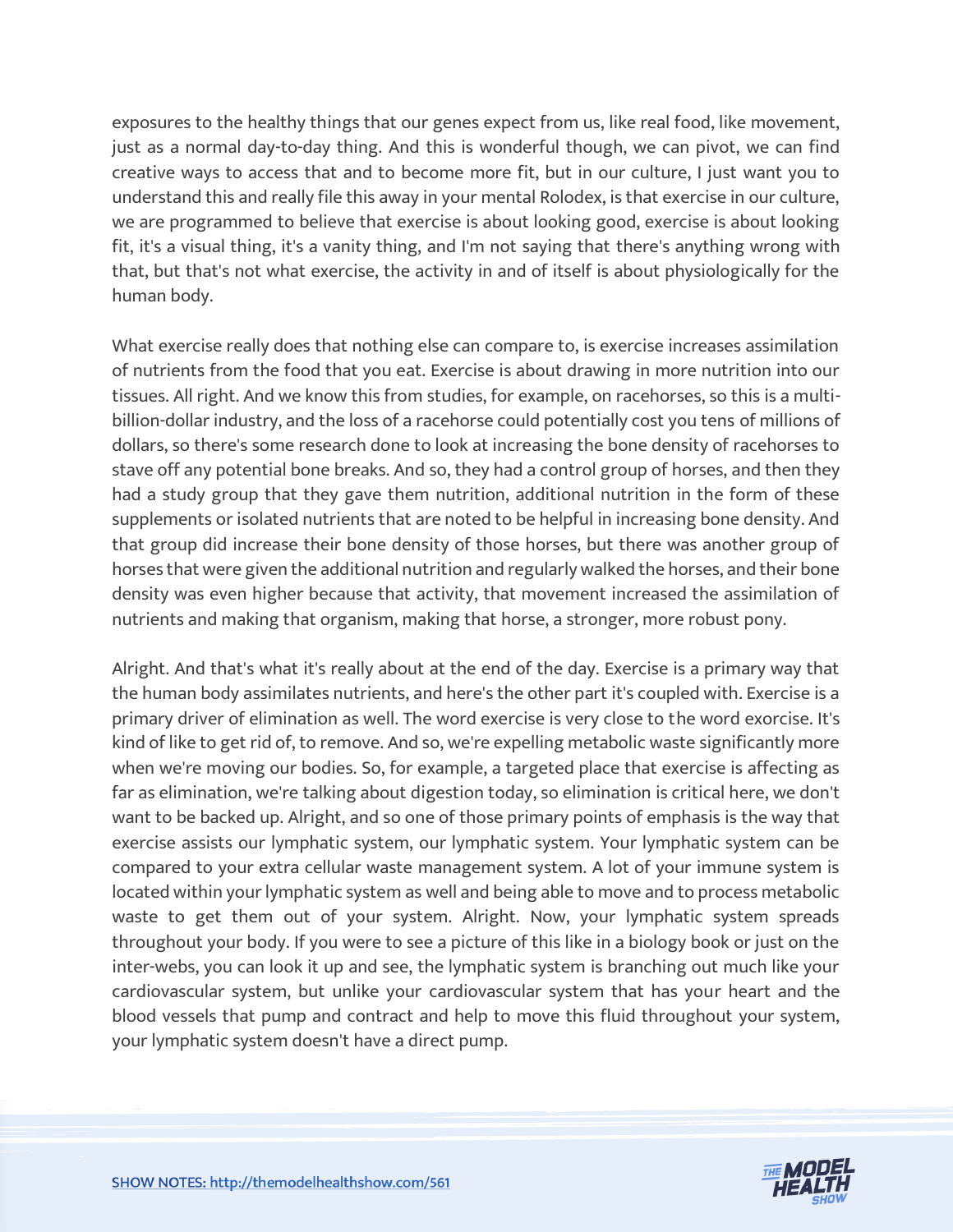Your lymphatic system is only moving when you're moving, that's the rub. Your lymphatic system is moving and processing these metabolic wastes and moving things around in your system, only when you are moving yourself. So if you are sedentary, like much of our population is, we are the most sedentary culture in the history of recorded human civilization, and this is not something that we want to prop up and hold a trophy up on, but when we're not moving, when we're highly inactive, these metabolic wastes are just kind of gumming up our system, we are creating an internal cesspool in a sense, we're creating a situation where the basement is flooding and it's getting nasty. And stuff is starting to breakdown from the inside out. So, this, at its core is what exercise is really all about and why this is the number one on this list. And this isn't in any particular order, but this one is number one in my book because of the massive amount of impact that it directly has on our digestion, so assimilation and elimination. Alright.

So also, again, if we're even using the moniker of a movement, a bowel movement, movement, alright? Leaning in to that we want to move our bodies, move our bowels, move your body, just simply having a regular practice of going for a walk can significantly improve our digestive wellness and help to address what's going on with this chronic constipation that's taking place in our society in addition to all of the other gastrointestinal issues, but unfortunately, and here's the issue, exercise isn't often prescribed to assist in reducing the incidence of gastrointestinal issues, that is the problem, why is that at this point, all that we know physicians should automatically be prescribing exercise in order for people to heal or to treat, and literally, we've gone through studies that are saying this can be used as a treatment to help to heal our citizens, to help to heal our community.

And so, this is another one of those things that we don't got to wait around until the rest of the system that has been failing clearly. In recent decades, seeing that we have multiple epidemics skyrocketed in recent decades, and a four trillion-dollar health care system that has been siphoning money and resources from our sick society, farming sick people and then treating their symptoms superficially with drugs instead of addressing the underlying cause, which your genes, your DNA expects you to move, your digestive system expects you to move. This should be automatic, but we don't have the time to sit up here and wait around until they get their act together, we've got to take it upon ourselves. So, here's what we're going to do. How do we use this to our advantage? Well, number one, we've got to make it accessible, that's the key. Our ancestors, this was automatic because this is just how they lived their lives, if they weren't moving, you are not eating. If you're not moving, you don't got a place to stay, you're not a part of the tribe, a part of the community, it's built into the system.

Today, stuff is different. We've created ways that have dramatically reduced the need for movement, we barely have to move to eat today, barely have to move in order to have shelter [or any of these other creature comforts that we have, we](https://themodelhealthshow.com/podcasts/improve-your-digestion/)'[ve created a reality that has](https://themodelhealthshow.com/podcasts/improve-your-digestion/) 

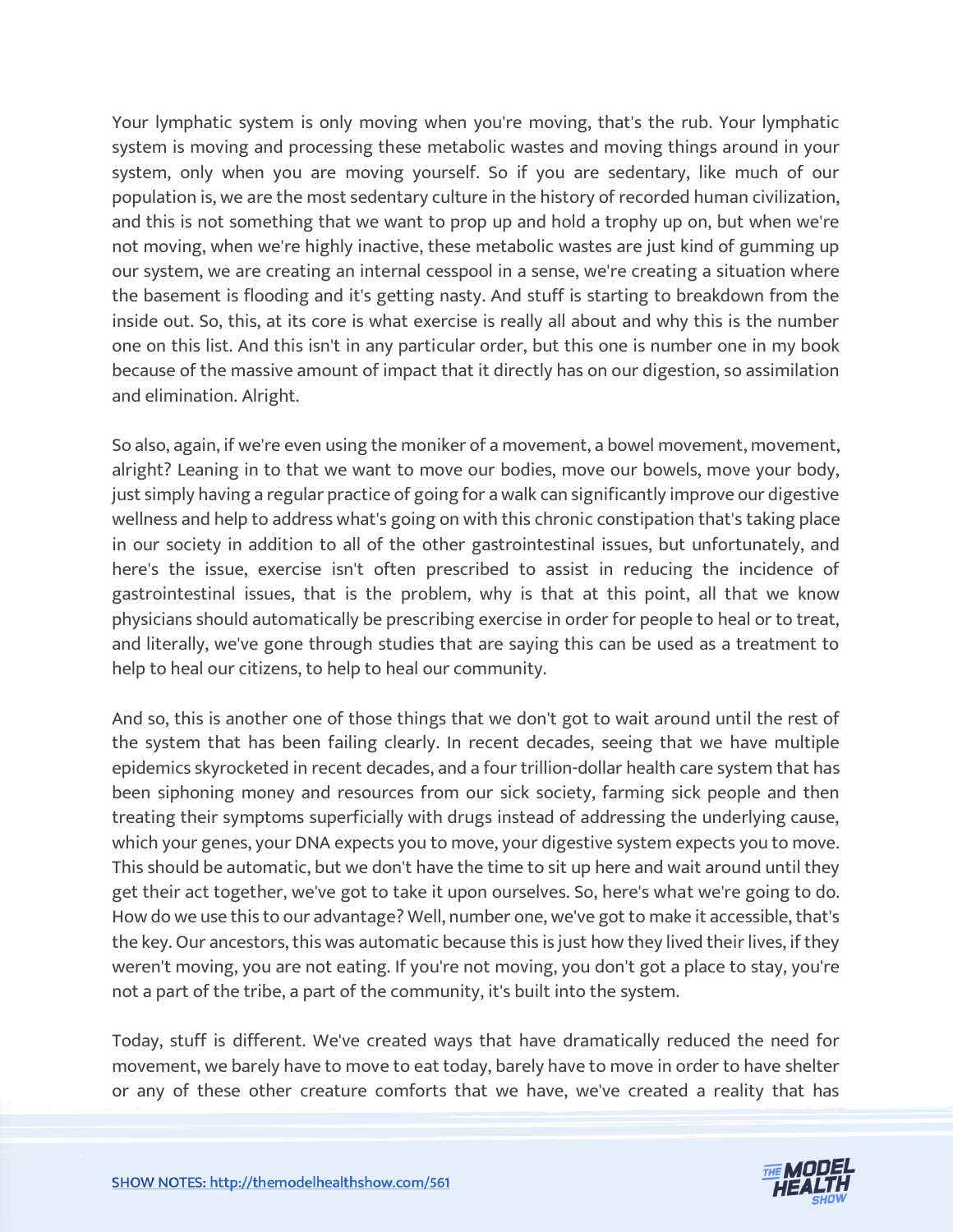eliminated much of the movement that we would have had. And so we've got to make it accessible, it's kind of like drinking water, you can't drink what you don't have, so if you got a bottle around with you that you you're just keeping close to you, if you're listening to the audio version you probably heard a little shing, I just grabbed my water bottle here, from my friend, my buddy Bedros Keuilian, and I just keep a bottle with me at all times because you can't drink what you don't have, so when I'm leaving the house, fill up my water bottle bring it with me. My water bottle is my sidekick, okay, I'm Batman, this is Robin. I'm Jordan this is Pippen.

So, or whatever you want to throw in here, whatever power combination, power duo, you want to add into the mix here, but just seeing your water bottle as your sidekick that's with you all the time. It's accessible. So making fitness accessible, now, here's the good news, once you become aware of this and understand that the number one form of exercise is walking by far, because it's the thing that we are biologically, physiologically designed to do, and if you've got a body, you've got a gym, if you've got a body, you can get out and walk, move your body, you don't need special circumstances, you don't need special conditions.

Now, here's another thing about humanity today, conditions can dissuade us, so if it's too cold outside, if it's too hot outside, if it's raining, if it's snowing or whatever the case might be, the conditions can dictate what we do, so we've got to have things that enable our accessibility and also enable consistency, and if possible, enable some fun because ultimately that's what makes it all fit together, is that we connect with something that we really enjoy, and I have simple fitness tools that I can use and have access to at any time, regardless of what's going on in my life, and they're literally just a few feet from me, whether I'm in my office on another floor or I'm down on the floor level, and I'm just even closer to these items that are sitting right outside of my back door, so the tools... Even today, even today, I planned on, you know what, if I've got time I'm going to head to the gym, but that gym is going to be... It's a 15-minute travel there, 15 minutes back, and I was like, you know what, I'm just going to go ahead, get some vitamin D. I am going to work out outside, use my tools that I have and have a great work out that way.

And the tools that I use today, I was doing more of a kind of core and shoulder-focused workout and I was using my steel maces, so these are these incredible tools that warriors were training with centuries ago that we've kind of rekindled this association today, and we'll put up a little bit of video for you guys to see me using these tools, if you're watching the video version, and so I'm utilizing my steel maces, my kettlebell specifically, I used a primal bell, so this is cool kettlebell designs, and it just makes it so much fun, and I actually had helped my son to paint the kettlebell, so it's this kind of angry chimpanzee face and he painted it and it looks so cool and you just want to go and pick it up when you walk by it and just do a couple of presses. So I just did a workout utilizing these tools that I have, I also have steel clubs, and I picked up these [tools over time, I just got one tool and then I got another tool from Onnit.](https://themodelhealthshow.com/podcasts/improve-your-digestion/)

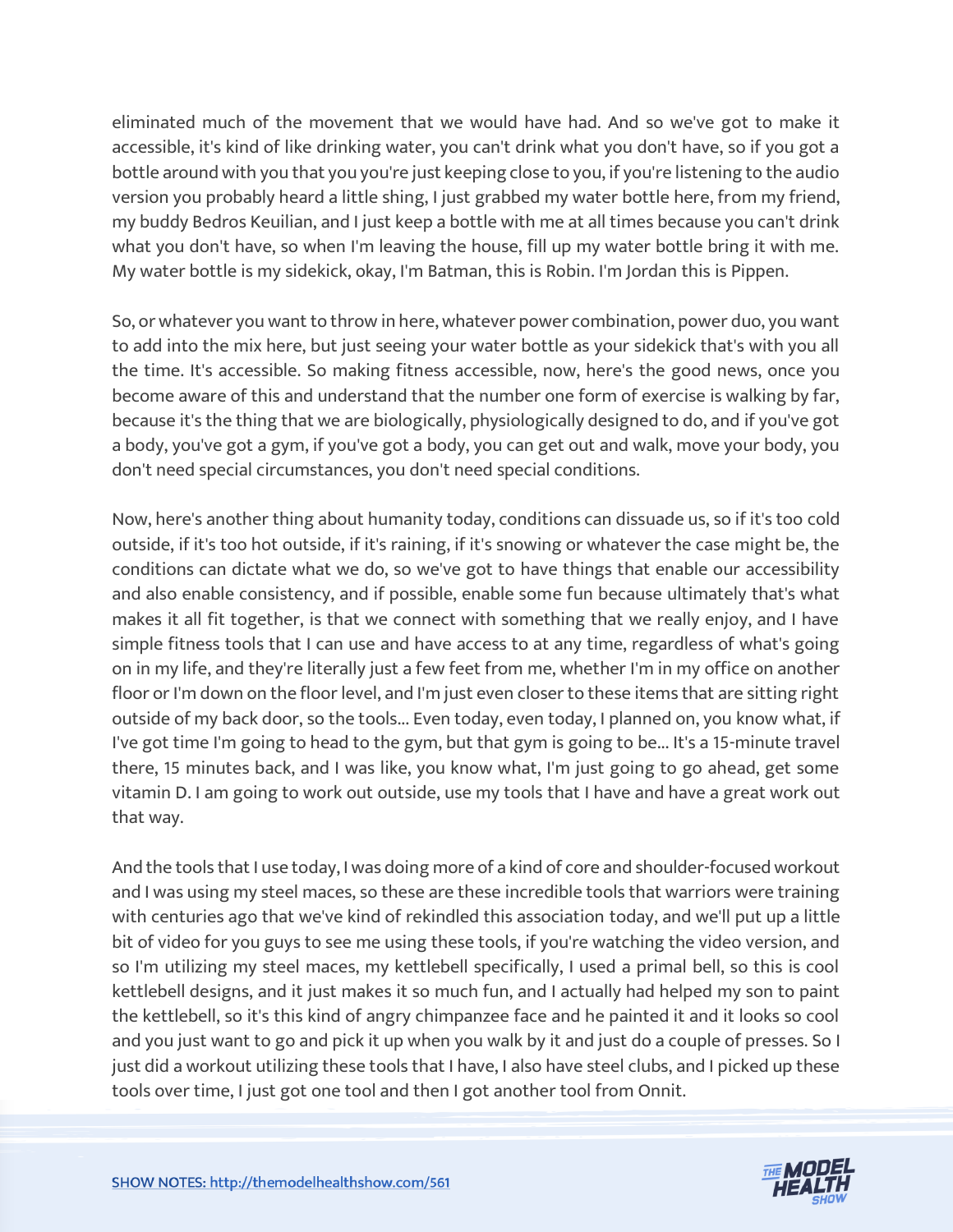Onnit is the premier industry leader in fitness equipment. And again, these are simple tools, you don't need to go anywhere, easily accessible, I highly encourage you to grab yourself at least one of these tools to have on hand so that that accessibility is there at all times. Head over there and check them out. It's onnit.com/model, and they're going to hook you up with a special 10% off, all of their fitness equipment as well as their incredible organic, highly curated nutrition supplements, all that good stuff there as well, and I've been utilizing Onnit and their nutrition and their exercise equipment for probably about seven years now, I absolutely love those guys. But definitely grab yourself an implement, whether it's a kettlebell, whether it's a steel mace or steel club. Get it from the people that are doing things the right way. They've got steel clubs, steel maces, kettlebells, battle ropes, oh my goodness, so many cool things to choose from, but again, just find creative ways to add to your repertoire.

I'm a big fan of these tools, but just getting proficient with your own body weight, with walking, the most important thing is that for supporting our digestive wellness, we need to be moving every day. Your genes expect you to move. This doesn't mean that you have to work out and exercise your face off every day, but movement is critical to the function and the healing of our digestive system, so make sure that we're utilizing this tool. Again, this is eight ways to improve your digestion without changing your diet, number one, is exercise. Now let's move on to number two on this list. The number two way to potentially improve your number twos and to improve your digestion overall without changing your diet is to address your stress. A study published in the Journal of physiology and pharmacology details how excessive stress can lead to alterations of the gut brain access, ultimately leading to the development of a broad array of gastrointestinal disorders, including inflammatory bowel disease, irritable bowel syndrome, food allergies, ulcers, acid reflux, and other gastrointestinal diseases. It's that serious, stress can really mess you up, it can really mess up your digestive system to the degree it can encourage food allergies.

Now, these are things that, again, we're not talking about, we just think that there's some ghost in the machine or some mysterious reason why people are experiencing all these issues and stress can be a major culprit behind both constipation or diarrhea, so it's kind of like it can disrupt your digestion in both directions, it can back you up like a clogged faucet, or it can have you evacuating like a school fire drill, alright? Either of these are possible. Now this reminds me of several of the situations that I saw when I was doing my clinical work, working as a nutritionist, and also I was still doing work as a strength and conditioning coach from time to time as well, but just seeing how stress could really be a major force behind people's digestive issues, and one of the particular people that I worked with, she was a high-performing entrepreneur, she owned multiple restaurants, and she didn't seem to be eating that poorly considering the type of restaurants that she had, which was not the best food ever, alright? [But even addressing... And we kind of have this blanket idea of make sure that we get enough](https://themodelhealthshow.com/podcasts/improve-your-digestion/) 

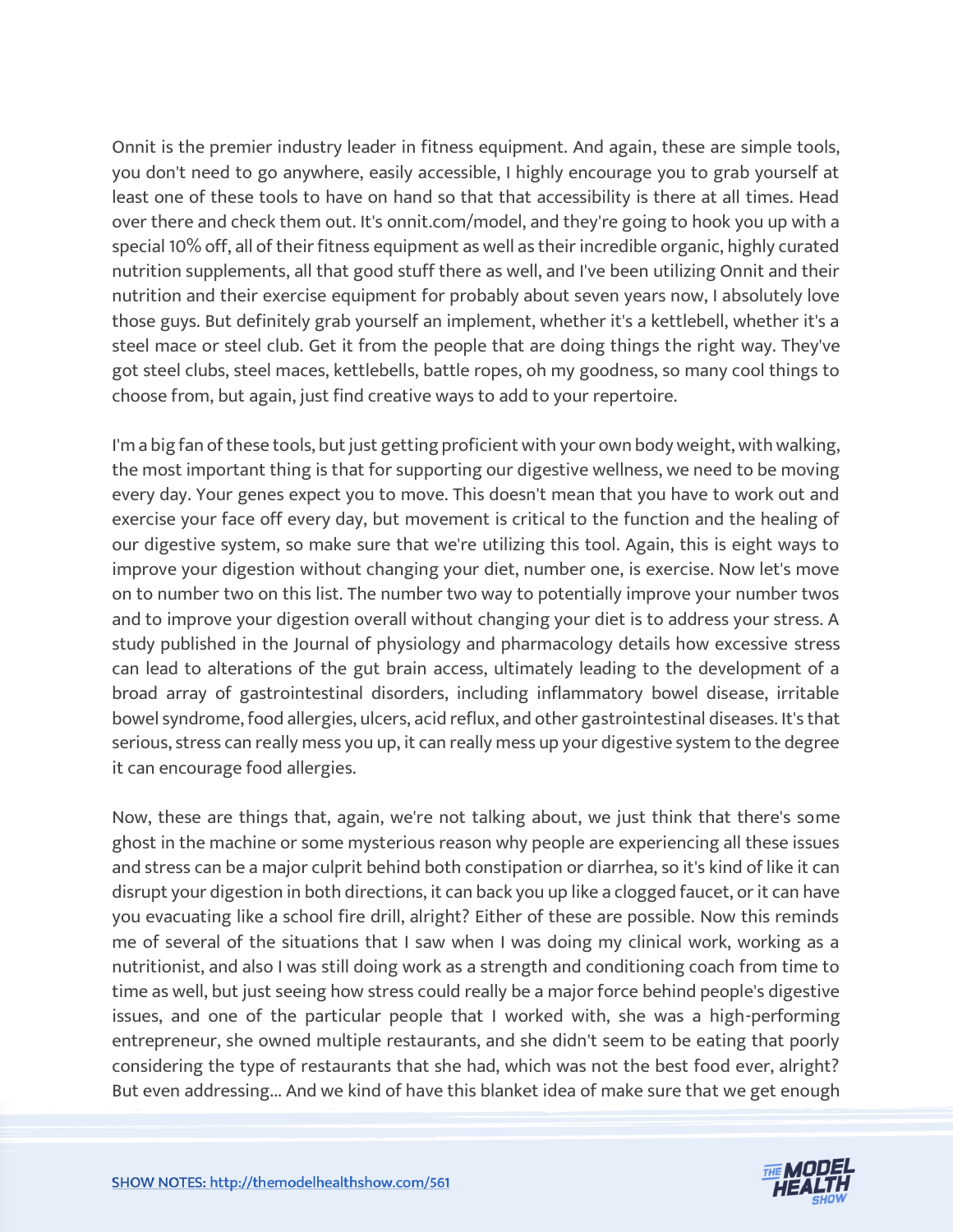fiber in and all these different things, but sometimes the food isn't enough and true story, this woman, if you saw her, she's kind of petite, but then you see she has this significant distinction of her belly, and as I was doing her intake, I find out that she's only pooping every five days.

Even saying it, I couldn't believe it. Alright, she said the longest that she had ever gone was like eight days. I was like, where does the food go? Where does it go, alright? But it had become normalized, and for her, what was actually behind helping her digestion to where she started to go every two days, eventually, just with a couple of days of making some changes, was addressing her stress, and we can have even emotional trauma and things that happened in our past that lead to significant biochemical changes in our body, in particular in this incidence, it could lead to disordered functioning of our digestive system, so these issues in and of themselves we have to be the commander of our mental and our emotional health and not be subjected to all of the potential craziness and even beauty and opportunity that's going on in the world that can have us outside of our bodies, in a sense, that can have us so externalfocused that our internal environment starts to break down. And so, with this being said, what are some tools that we can utilize to help to address this stress? Well, obviously, one of the things that has really emerged just within the last, really the last decade, because of all the studies that have come forward, but this has been utilized for thousands of years, but meditation.

And what is meditation? Now there's, of course, there's different forms of meditation and different definitions, but at its core, this is going within, this is venturing into your inner world, your inner domain and understanding that your outer world is a direct reflection of your inner world and being able to sit and to be still and to relate to yourself again. Now you can't really be out of relationship with yourself, it's an illusion, but it can seem like it, where we can lose ourselves in the day-to-day stuff. Now, by the way, when I say sit, that's not the only way that meditation can work, you can do a walking meditation, mindfulness meditation. There are many different wonderful moving meditation practices from Qi gong to Tai Chi and many others that have been utilized for centuries, but a seated meditation to just be able to sit, to be still, and one of the tools here within that frame of meditation is breathwork and breathing exercises. Just by changing your breath, it instantaneously changes what's happening with your endocrine system and your nervous system. And those are the two primary entities that are largely controlling your gastrointestinal health. Your digestion, this is all along this HPA axis, and so what's happening with your brain and with stress is immediately going to be influencing what's happening with your digestive system.

So, having a meditation practice, but it's not meditating every now and then, it's creating some consistency, having a practice, a consistent practice to where the meditation where you are breathing well, where you're more centered, whether you're establishing... Where you're [establishing a relationship with yourself, that starts to bleed over into your everyday reality, it](https://themodelhealthshow.com/podcasts/improve-your-digestion/)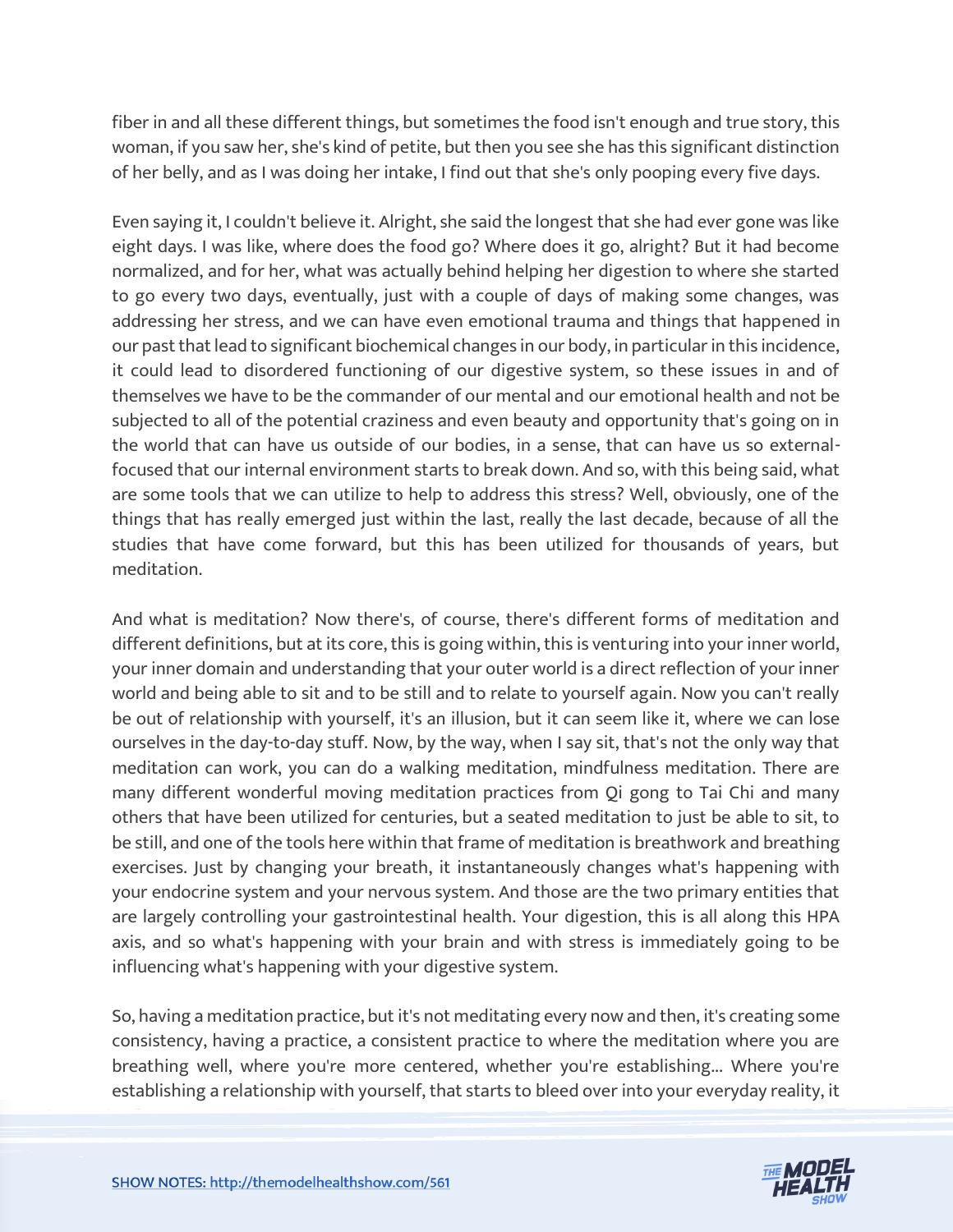starts to integrate itself, and you start to have a much closer relationship if you are under stress, you can get back to that place of balance so much quicker when you have that practice. So, meditation is obviously a resource to use here to address our stress and to improve our digestion without necessarily changing our diet. Walking is another stress reliever as well, so this goes back to number one here. Again, it's such a tonifying parasympathetic, rest and digest assistive force. Just a nice walk, preferably in nature, not on a treadmill where the ground is moving under you, alright. Even that process is taking away a natural part of the human gait. Alright, so not to say again, if under conditions, if it's freezing outside and there's... It's fire and brimstone and tornadoes and all that stuff outside, sure, use the treadmill that you have at home, no worries, but ideal conditions is, let's stack conditions, get that walk in and also get some fresh air, get some sunlight, if you can, and start stacking conditions that are all healing things for our digestive wellness.

Another thing to address our stress is cultivating healthy community, healthy relationships. Our relationships can be probably the biggest driver of stress and also the biggest stress relief, but primarily that relationship you have with yourself, but a close second, of course, is going to be the relationships that we have in our lives, and to cultivate healthy relationships and understand that even some relationships that might be stressful, we can balance things out with the wonderful relationships that we have to be able to have to talk therapy in a sense, to express ourselves, to share our thoughts and our positions and our feelings. It's amazing, just the practice of sharing how you feel with someone else or what's going on in your mind with someone else, when you're speaking these things out loud, answers just start coming in a sense. You start to see stuff and as you're expressing yourself, it can be just kind of therapeutic in and of itself, and cathartic, but also when you get it out, you could start to see the solutions because you're articulating them rather than having them bouncing around in your mind, like a game of pong. Is it pong? Like the Atari, I think.

So, it's a whole different ball game, but that also leads into therapy itself. It might not just be in the context of friends and family, which again, just being able to talk and have wonderful people in your life, but this might be a resource, but you got to make sure that the therapist is on a level, that they're in alignment with you as well. So, we've had some wonderful resources as far as some of the best therapists in the world here on the show, so we'll have those in the show notes for you, some resources. Marisa Peer, Dr. Caroline Leaf, Dr. Daniel Amen. We're talking about the world's best, big hearts, tons of solutions, and just getting yourself plugged in to that kind of energy and information can be helpful in and of itself, but for me, I think one of the biggest issues today with addressing our stress, that is synonymous with the rampant increase in gastrointestinal issues where we have 70 million Americans are experiencing digestive diseases right now, a big part of this is the fact that we're not listening to our gut, literally. We're not listening to our gut. We say these things, we have these cute little phrases

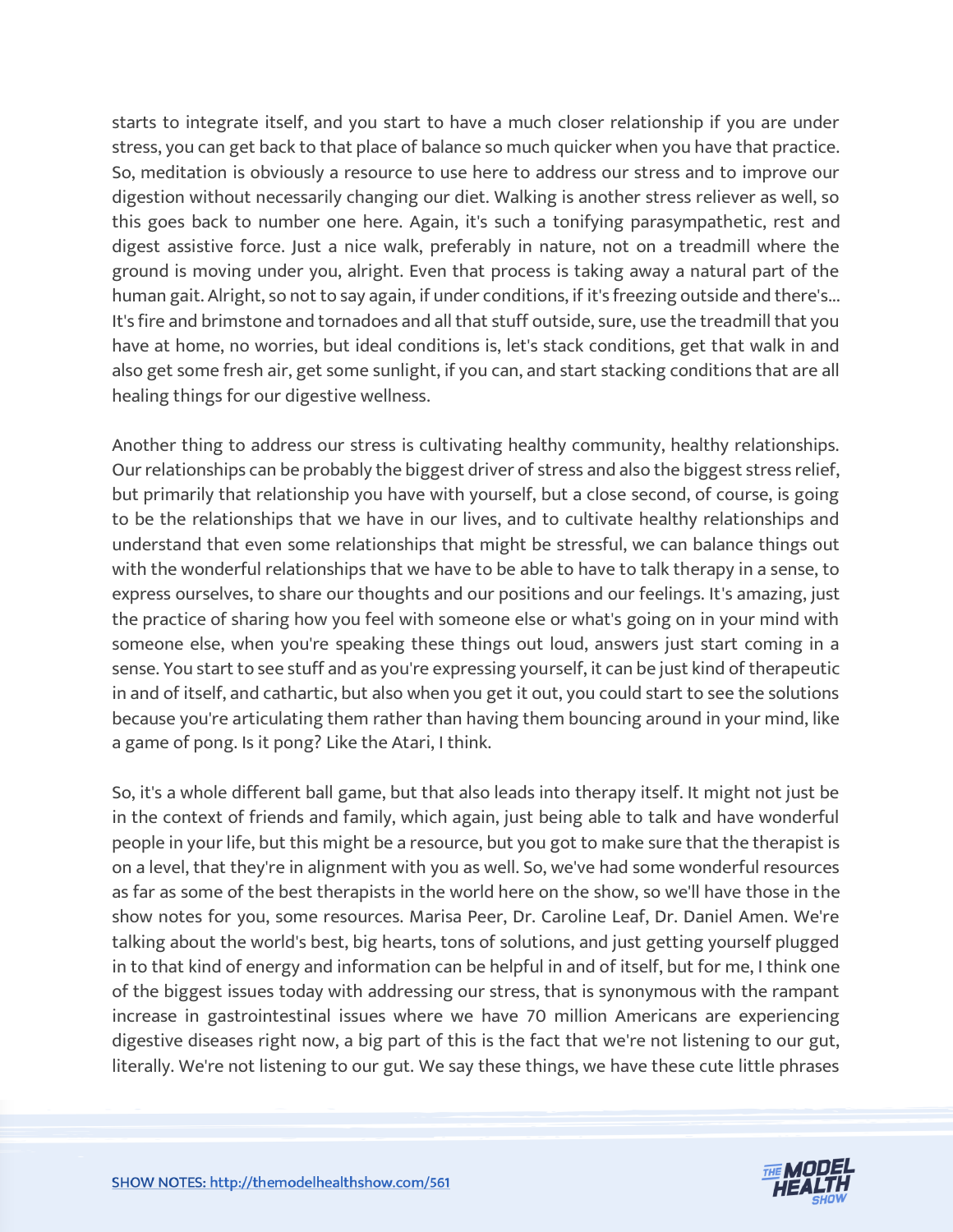in our society about, "Listen to your gut," "gut check," really check in, but we're not doing that today, more than ever, people are not listening to that inner wisdom.

Because when we're talking about, listen to our gut, we're talking about a primal instinct, we're talking about the realest thing about you that science might not dictate that this is the realest thing about you, because it can't quite explain how you know stuff, how you just know in your body if something is right or wrong, if something is for you or not for you, you already know. But we ignore that, we push it to the side. We'll rationalize, we'll use our highly evolved brain, especially today, where we think we're so advanced and evolved, we'll use our gained intellect to justify going against the bad decisions that our gut is telling us not to do in the first place, or to do in the first place. "Shut up stupid intuition." That's how we're doing it. So part of addressing our stress in our lives is starting to listen to our gut. Part of healing our digestive health is listening to our gut.

Now I'm saying this, it is real, it is accessible, but it's not necessarily easy, because again, you have to work on fostering that relationship, because there can be static on the line where you get bits and pieces of a message from your gut and you're up there trying to decipher it, like you're in World War II or something, and you don't quite get the message right. So, our bodies are constantly giving us this feedback, but if we don't cultivate that healthy relationship, we might decipher things the wrong way and/or completely ignore our intuition and ignore what our gut is telling us and continue to see negative ramifications that tend to keep on happening until we finally listen to our intuition. Alright, so number two here on this list of eight ways to improve your digestion without changing your diet is to address your stress, and I'm going to move on to number three here on this list.

And number three is to optimize your sleep quality. Research published in the Journal Cell detailed how abnormal sleep patterns and jet lag, whether it's real jet lag or social jet lag can rapidly lead to unfavorable changes in your microbiome. In the study, researchers analyzed fecal samples from people before, during and after bouts of jet lag from a 10-hour flight spanning multiple time zones. They found that the jet lagged participants showed an increase in a type of bacteria known to be more prevalent in people with obesity and diabetes, it shifted the make-up of their microbiome to where there's more of a proliferation taking place with bacteria associated with diabetes and obesity. Now, here's the good news, the levels of these microbes dropped back to normal once the travelers got back on a regular sleep cycle, so that's the good news, the human body is resilient, and it is forgiving once we get back in alignment. The researcher discovered that your circadian timing system influences your bacteria balance, point blank. Common experiences like jet lag were enough to create bacterial dysbiosis in the gut, which in turn leads to metabolic disorders.

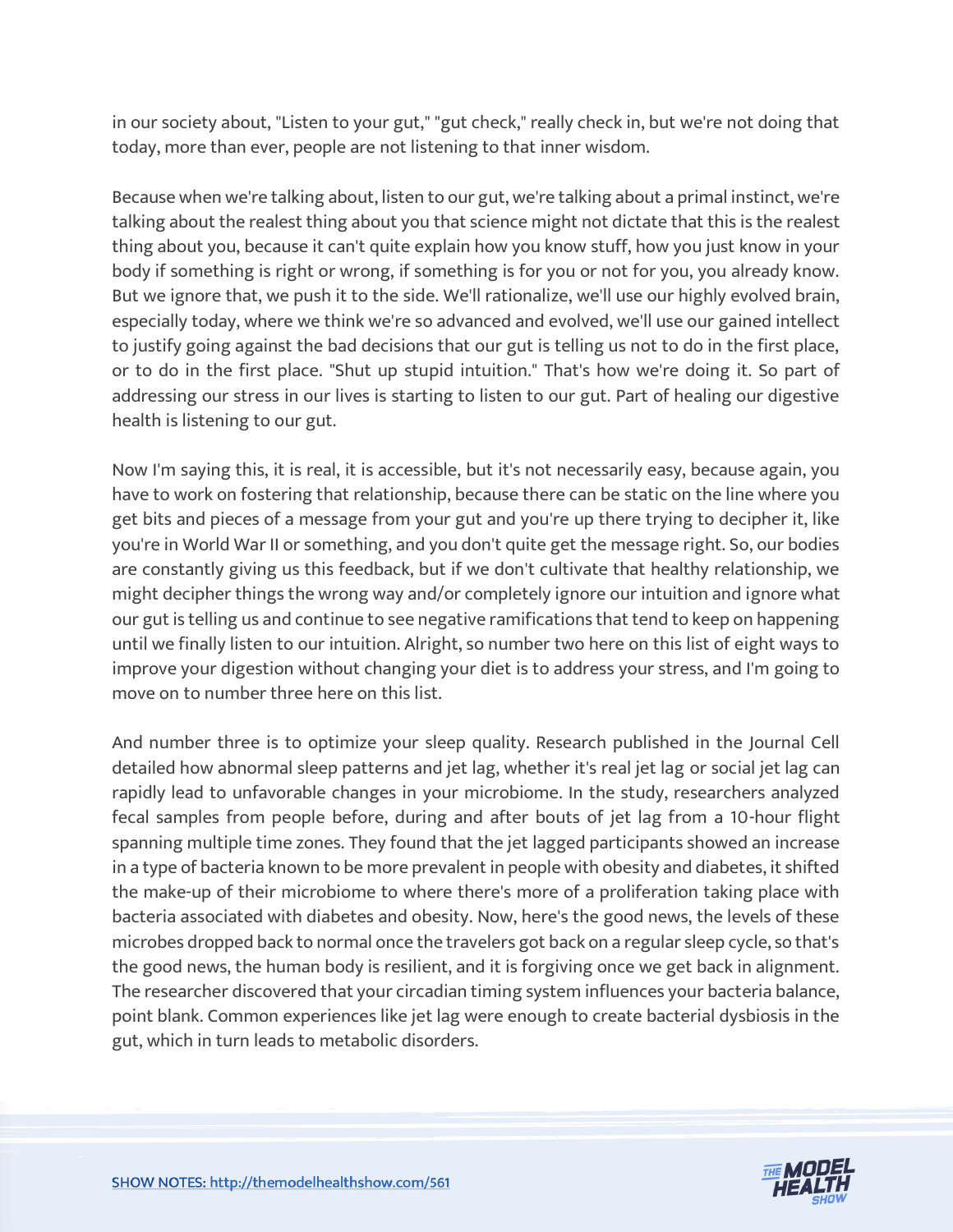Dysbiosis isn't just about gastrointestinal unease, pain, discomfort, and something that's a nuisance, this is a hallmark or a seed for the development of many of the most detrimental conditions that are literally killing our citizens today, like diabetes, like Alzheimer's, like cardiovascular issues. As time is going on, more and more of the data is emerging on how our gut health is a foundational component in disease prevention or the activation of some of our most deadly diseases because Hippocrates, the father of modern medicine, these are things he was talking about that all diseases begin in the gut. Now, here's where this gets really interesting because I mentioned in this study they're noting jet lag, but there's also this phenomenon today that's being acknowledged as social jet lag, where we are haphazardly ourselves, even though we might not be traveling out of the country or changing time zones, but we'll throw off our circadian timing system, our sleep rhythms just because it's the weekend, alright?

Not to say again, now listen, not to say that we can't stay up and do our thing and be dancing on the ceiling, alright, shout out to Lionel Richie. Lionel Richie, but the reality is, the human body is always looking to sync up with the nocturnal and diurnal patterns of life itself. Life, the Earth, the moon, the stars, the sun, it doesn't care that you're trying to go out and kick it, it doesn't care. It doesn't care that there's a new season of Bosch or Real Housewives that you're trying to binge-watch at night, it doesn't care. Your biology is hard-wired to be synced up with those things, you are made from those things, that's real. Cool thing about you is that you can, you can say, "You know what, I'm not going to do what you want me to do, sun, moon, earth, I'm going to do my own thing. I'm going to hide out in my little room, I'm going to create my own cycles," but here's the thing, again, they don't care, you are a part of it all, you could superficially do those things and choose to but what's going to happen is metabolic breakdown, you're going to suffer consequences by ignoring the Circadian patterns, the circadian timing systems that are literally located in all of your cells in your body.

The best that we know today, as far as this circadian timing system is that there are specific clock genes located in all of your cells that are again, always working to sync up and inform all of your cells, all of your tissues, your internal organs and systems how to align itself with nature right now. And the closer that alignment, the healthier we tend to be, so the common thing is, we might have a pretty normal sleep schedule through the week, we got the kids, we got work, so maybe you're getting to bed at 11:00, getting up at 6:00, or whatever the case might be, and then the weekend rolls around and Friday you're just going to stay up late, binge-watch, stay up till 1:00, 2 o'clock, Saturday, maybe some of the same, then you try to get back on point Sunday night, and then Monday, you're feeling a little chitty, chitty, it was a C-H, alright, chitty and you're wondering why. Social jet lag, that is social jet lag.

This is why people dread Mondays, Monday is the least favorite day of the week. It shouldn't [be like that. Monday is wonderful. It](https://themodelhealthshow.com/podcasts/improve-your-digestion/)'[s just a day. It](https://themodelhealthshow.com/podcasts/improve-your-digestion/)'[s a socially accepted day that these things](https://themodelhealthshow.com/podcasts/improve-your-digestion/) 

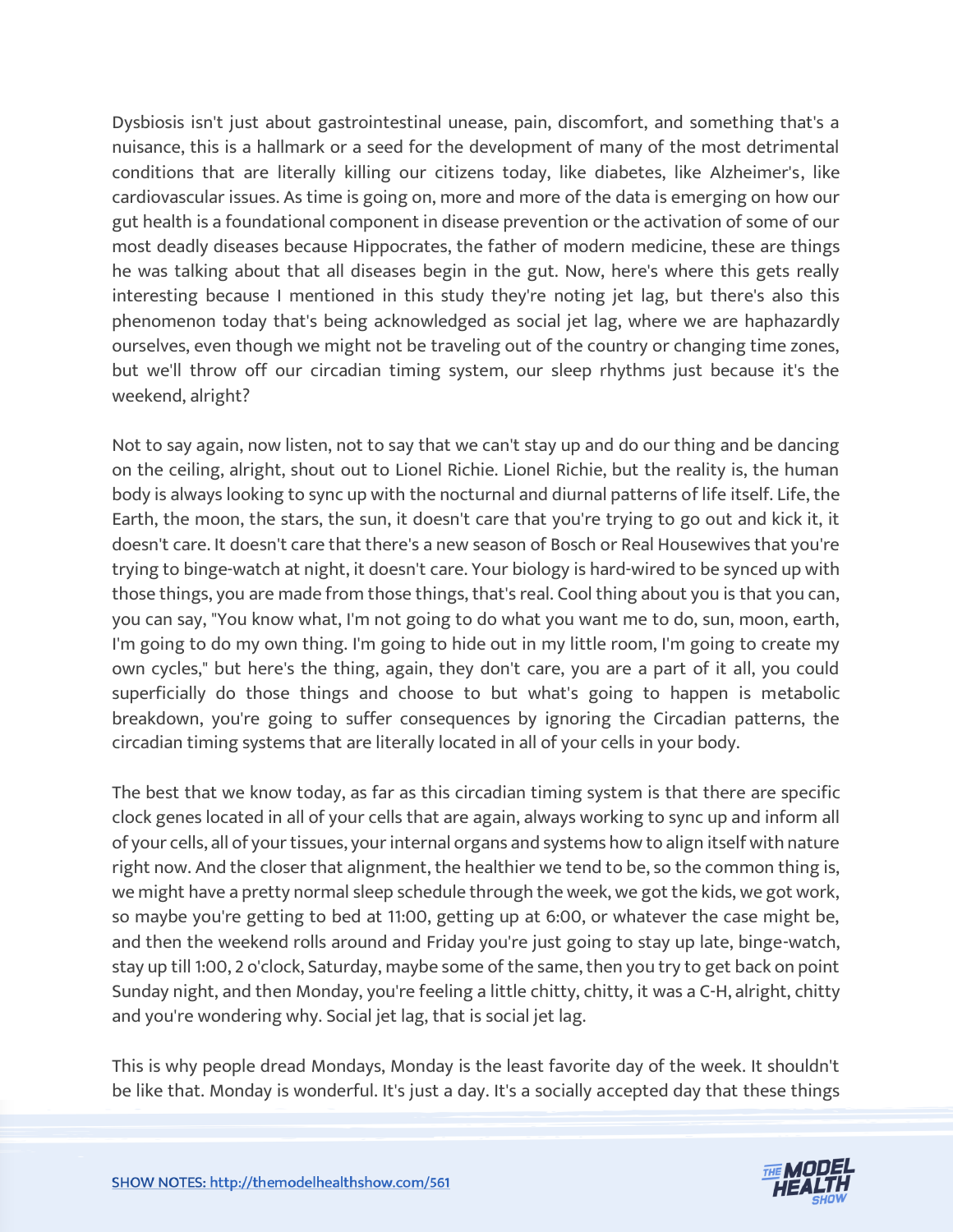happen on this day, it's just we made it up. Alright, it's just another day. The day didn't do anything to you. It doesn't deserve to be hated, alright? So it's a reframing of these things, because what we're doing is we're taking the opportunity on those days off to do stuff, we have FOMO, fear of missing out, and of course, we just want to live our lives and do stuff, but here's the thing, whether it's kicking it or whether it's watching your favorite shows, you can put those things in pockets where your sleep doesn't have to suffer necessarily, and the occasional jump out of those things, all good. Human body, as they mention in this study, after the people returned to normal, got back on the regular sleep cycle, their microbes adjusted, but I want you to know, because I'm not here to fib to you, that's what my grandma called a lie, a fib. I'm not here to fib to you and tell you that when you're disrupting your sleep cycles like that, just because it's a certain day of the week, your microbiome is shifting in negative ways.

Now, I'm also going to throw this in here because none of this stuff should hold dominion over our mind and we become neurotic about them, because the healthier you are, the more gracefully your body adjust and it's just not a big deal. So you can do those things, especially when you're in a better state of health and your body bounces back so quickly gracefully, you might not even notice the change, but when you do notice the change and you don't feel as well, or your energy is not as high or where you would like it to be, your body is giving you some feedback that it didn't like that. You know what, I didn't even like that. I don't feel my best because I'm trying to adjust from what you put me through, and that's okay, because here's another thing, the healthier you are, the easier it is when you're in that state where your body is like, I don't like that, that you have the accessibility to do things, the stack conditions to where you're back to 120 where you want to be much more swiftly. So social jet lag.

Now, it's also been found that your gut bacteria themselves, your gut bacteria, the trillions, trillions. We're talking 40 trillion bacteria that you have living in and on your body, they themselves also have circadian timing systems, they also have circadian clocks, and there's a virtual changing of the guard in a sense that happens every night, that helps to keep the ratios of beneficial to opportunistic bacteria in check. So, keep this in mind, our gut bacteria have their clock genes and their biological clocks as well, and so it's not just you throwing stuff off, it's like your whole system has to try to recalibrate and it does that much more gracefully, the healthier we are.

So, this is why we want to stack conditions in our favor, so that when our sleep might be off, but we've been consistently exercising, we've been managing our stress pretty well, and so a couple of the nights where we don't sleep as well, our sleep pattern is different because we're kicking it and we're traveling, whatever it is, you don't even know. You don't take that big of a hit, your body adapts gracefully because you stack conditions in your favor. And so to wrap [this one up, the scientist in the study that we mentioned stated](https://themodelhealthshow.com/podcasts/improve-your-digestion/) that, "Disruption of the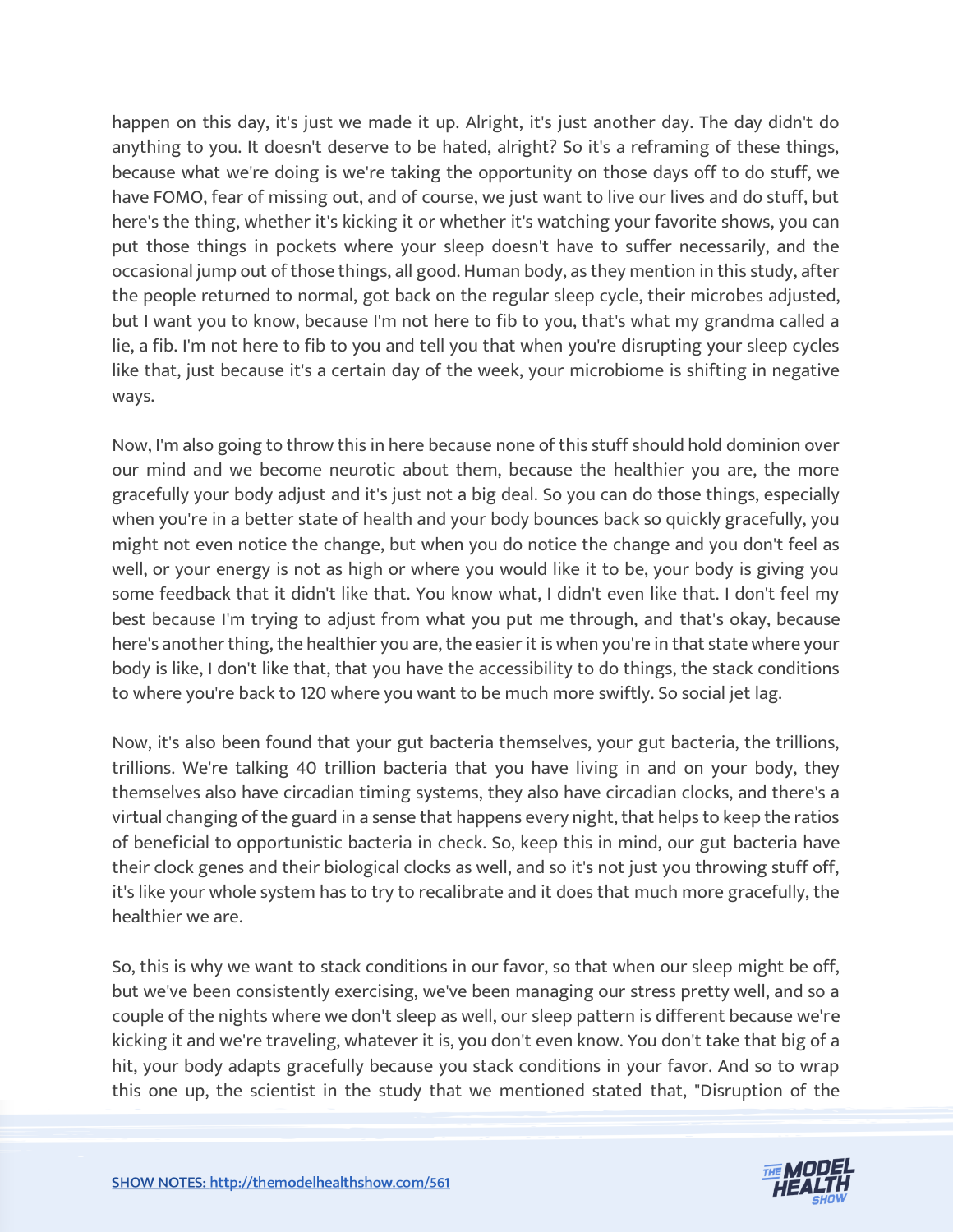circadian clock in the host alters the rhythms and composition of the microbial community leading to obesity and metabolic problems." Not the good stuff. So just being aware of this, that we have an influence over our microbiome significantly based on the quality of our sleep.

Alright, now we're going to move on to number four on our list of eight ways to improve your digestion without even changing your diet. Number four is, there's a little connection here with the diet, okay? But this one is important, it's not thought about in a context of diet and food, but number four is, curbing your alcohol consumption. Now you're already like, "Shawn is saying I can't go out and kick it, now I can't drink?" I'm not saying none of that, you could do you, but for folks that are struggling again, we've got about 245,000 Americans are dying from digestive diseases every year, so this isn't just some superficial thing to me, I want to help to get our communities educated so they know what's going on, what's actually causing the issues at their core and so this is an important part of the conversation. So, a study published in the American Journal of Physiology, found that microbiome dysbiosis is significantly more prevalent in heavy alcohol drinkers. Keyword, "heavy," shout out to Heavy D, but keyword "heavy." Man, Heavy could dance man, Heavy D could dance.

He was heavy, but man he had them light feet, he had twinkle toes, I'm telling you. He was amazing. But heavy alcohol drinkers, so don't fret if you like to get a little sip on, but it's when we venture into excessive alcohol consumption that the wheels can really fall off. The researchers discovered that heavy drinkers have substantially lower levels of metabolism, supportive Bacteroidetes in much higher levels of pathogenic bacteria. The scientist stated, "Alcohol use is correlated with decreased connectivity of the microbial network, and this alteration is seen even after an extended period of sobriety." So even after backing off on the alcohol, the damage to the microbiome takes a significant amount of time to heal from the intrusion of excessive alcohol. Now, there's nuance here being that alcohol in and of itself includes fermentation with various substrates, so throughout our evolution, humans have been fermenting stuff and fermenting things that end up having a ratio of alcohol as well, and it's supported the microbiome in different ways. So, we want to keep this in context, but the excess of alcohol consumption is clearly damaging to the microbiome as well as damaging to our gut lining. Research cited in Molecular Medicine Report states that heavy alcohol consumption increases intestinal permeability and damages the tight junctions that line the gut, this is not good.

So, we're talking about the potential for a cascade of autoimmune issues to take place because when the tight junctions of the gut are damaged or malfunctioning. It's going to allow in larger particles, food substrates, things that should not be getting into your bloodstream, into your bloodstream. And this can lead to situations that coincide with things like molecular mimicry. So, this is where we'll just say, a structure gets into the blood stream that was able to get [through one of the tight junctions, we](https://themodelhealthshow.com/podcasts/improve-your-digestion/)'[ll just say that](https://themodelhealthshow.com/podcasts/improve-your-digestion/) your intestinal lining, that those tight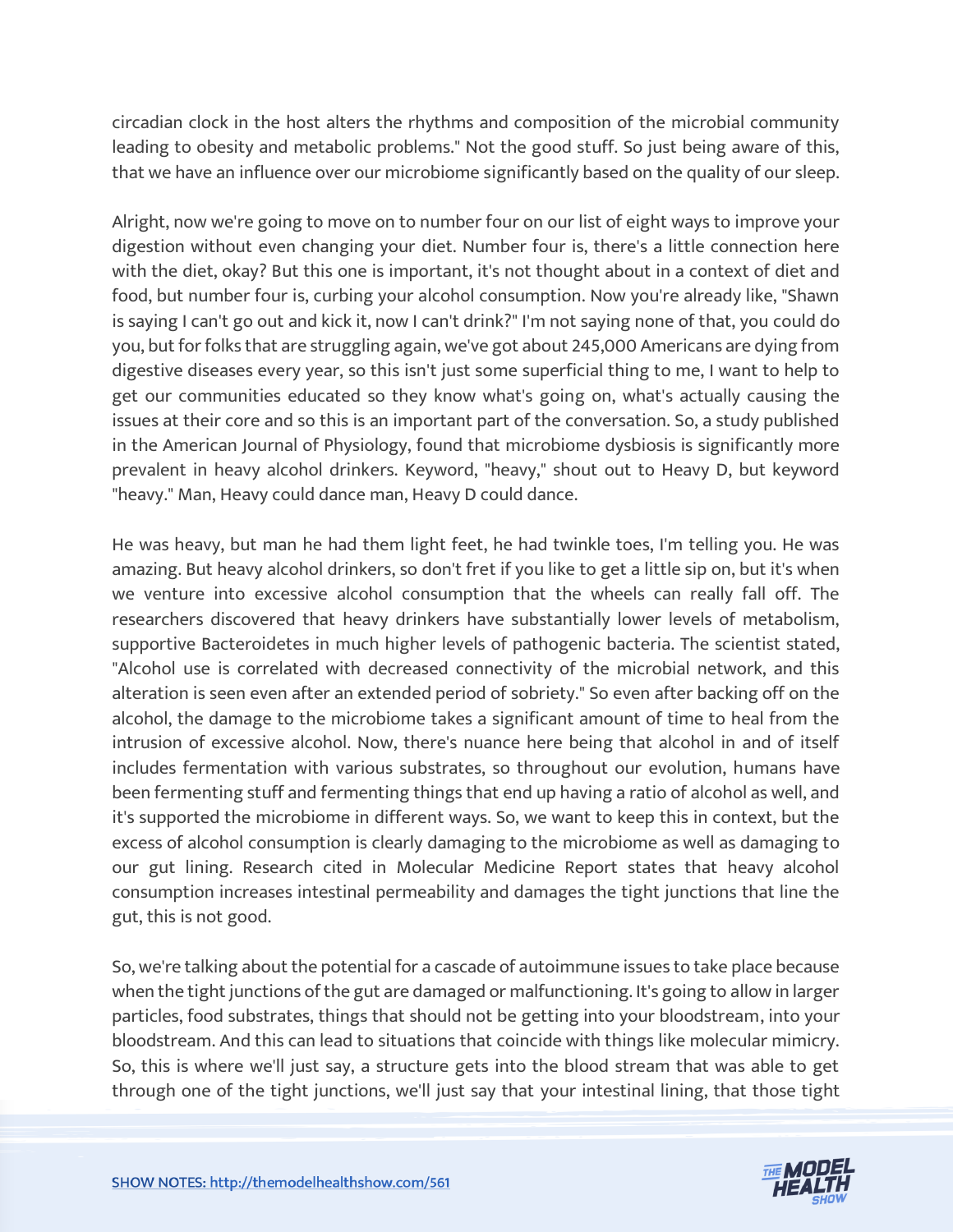junctions, maybe they are originally in the distance or the shape of a tennis racket, right? But microscopic tennis racket, but now they've been expanded to the size of the tennis net and those holes. So now stuff is getting through that would normally not get through, and maybe there's a structure of a protein sequence that is floating around in your system and your immune system is going to be called in action because that protein sequence should not be there in your system. And maybe that sequence, just to give you an example, maybe the amino acid chain is GGAA, it's just like, that should not be in the blood stream like that, and your immune system goes and takes out GGAA, no harm, no foul.

But that's not how it works, because the immune system is a highly trained assassin, alright? And it's keeping notes, anything that's abnormal, it keeps notes for future intrusion, like GGAA, be on the lookout for GGAA, 'cause they've slipped by before, and here's the problem, your human tissue, your thyroid tissue, for example, might have that same amino acid sequence that's creating a tissue itself, GGAA, and now your immune system's like, "Uh-oh, we spotted some more GGAA." And it goes and starts attacking your own thyroid, alright? This is essentially what's underpinning autoimmune thyroid conditions. Hashimoto's, for example, and we had on the wonderful Doctor Izabella Wentz, who's really a leader in the field, and Hashimoto's New York Times Best Selling author many years ago, we'll have her back on matter of fact, now that I'm thinking about this, I've been talking with her lately, and so I got to have it back on, but just to understand that, it could be targeting your thyroid, or that GGAA could be in your tissues of your ligaments, in your joints, and so now we have the manifestation of rheumatoid arthritis, an autoimmune-related arthritic condition, or maybe it's the tissue of your lungs, maybe it's the tissue of your heart, the list goes on and on.

You've got to understand that this occurrence, if we're talking about molecular mimicry, is kicking off by damage happening to our gastrointestinal tract, and one of the things that is really good at messing up our gut, is heavy alcohol consumption. So, in these various ways to improve our digestion without changing our diet, curbing alcohol, even though again, this is something that we consume, I'll give you that, but it's often not associated as a dietary intake thing, right? Matter of fact, we don't even think about alcohol in those terms. Most people are not going to the bar like, "Can I see the nutrition facts on that whiskey?" It doesn't happen, and this is just one of those things that are different and not under that umbrella of being a dietary intake, so that's number four on our list.

Now we're going to move on to another thing that might fall under that category as a "bad habit," as excessive alcohol consumption can be, and this way of improving your digestion without changing your diet, this one is smoking cessation. I had to add this to the list because about 35 million Americans are still smoking cigarettes, all that we know about cigarettes and the downstream effects, 35 million Americans was a significant number, and that's actually half of the number, ironically, [as the people who have severe digestive diseases. So 35 million](https://themodelhealthshow.com/podcasts/improve-your-digestion/)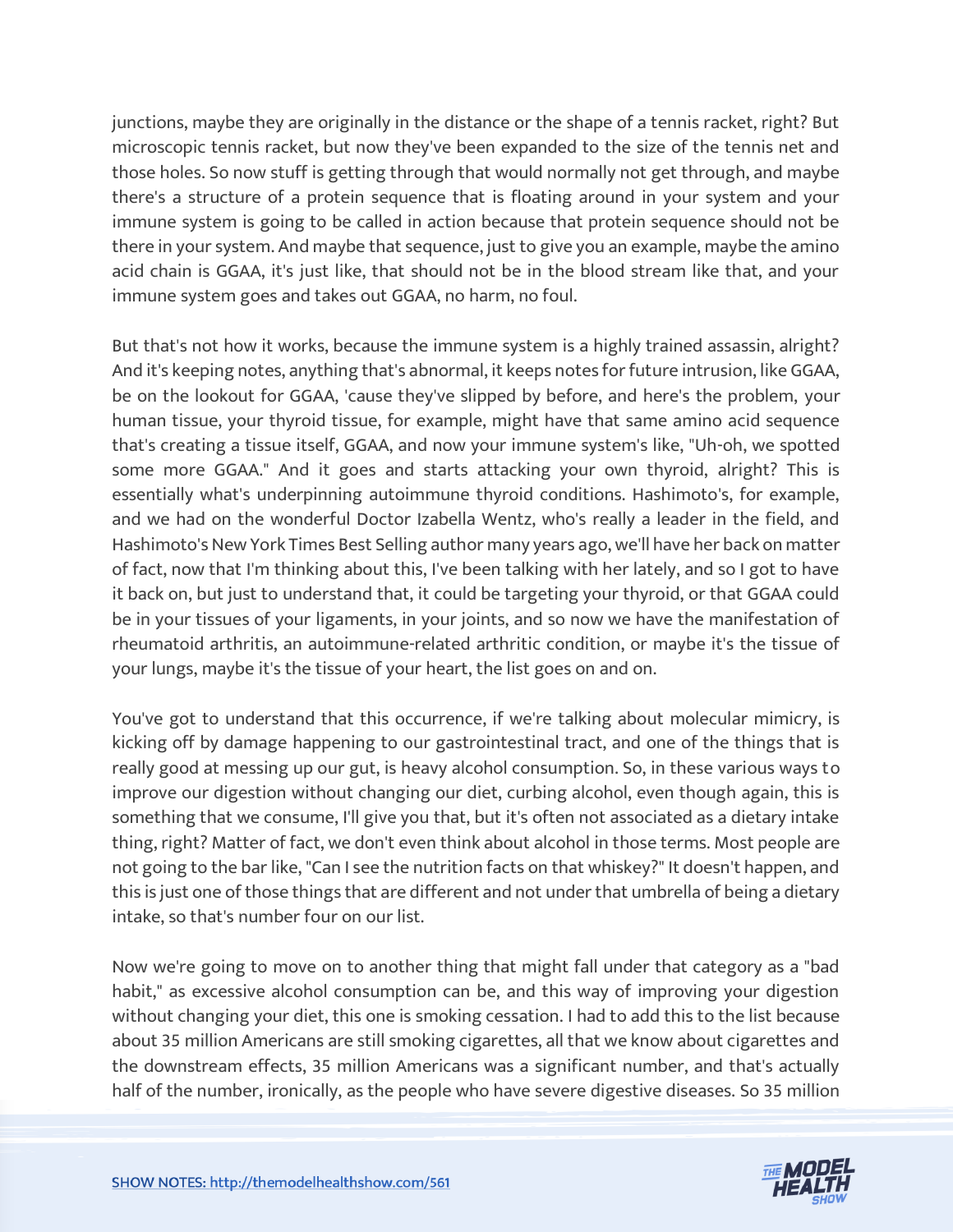Americans smoke, 70 million Americans have digestive diseases at this moment, again, this is based on the best data that we have, so if we're looking to improve our digestion and smoking is still a part of our lives, I want to highlight this study published in PLOS ONE, so the Public Library of Science ONE, and it revealed that the rebound weight gain that's often attributed to the cessation of smoking could be attributed to the profound changes that take place in the intestinal flora.

So, you know that folks, this is one of the reasons people start smoking or gain weight after they quit or don't want to quit, is the associated weight gain that takes place, and we tend to think it's just like this hand to mouth thing that needs to be addressed, but what's actually happening according to these researchers, is changes to the microbiome. The study noted a sharp rise in Firmicutes, the bacteria that's associated with weight gain and insulin resistance, they noted a sharp rise in Firmicutes and a decrease in Bacteroidetes after the cessation of smoking. But now here's the good news again, an increase in diversity does start to come back, the human body is resilient, it can heal, it's just about finding healthful supportive ways that we can support our microbial shift back to normalcy and circumvent that weight gain when folks want to kick that smoking habit.

So, it always boils down for me to stacking conditions in people's favor, we can't just take away something that somebody enjoys or that they might even be addicted to and replace it with things that are of far less value, both psychologically and biologically. So how can we add in things to the mix, maybe it's more time with high quality relationships, maybe it's new food experiences or new experiences period where maybe they're on adventure, maybe they're going on a trip to somewhere, they're spending more time in nature and more relaxing environment and or maybe they are now engaging in a new exercise program, something that can stack conditions in their favorite to make this hit of not utilizing smoking not so abrupt and so hard on the system.

But again, finding some joy. Maybe it's a new habit, maybe it's a new activity that they're doing but finding something to uplift the spirits and uplift that biochemistry at the same time. I wanted to share that one even though this isn't a big issue for most folks who are on that kind of health and wellness focus and really dedicated to be the best version of themselves but we got to understand everybody is different. And there are people who are smoking cigarettes that are doing so many other wonderful things for their health that they're doing okay but I wanted to share this because this has to do with the rampant issues with digestive diseases in our society and smoking is another one of them that is undergirding this problem, and this is something that we can do something about if we become aware of it. Most people have no idea about this research, so I wanted to make sure that I added this one in. And now moving on to number six on our list of eight ways to improve your digestion without changing your [diet.](https://themodelhealthshow.com/podcasts/improve-your-digestion/)

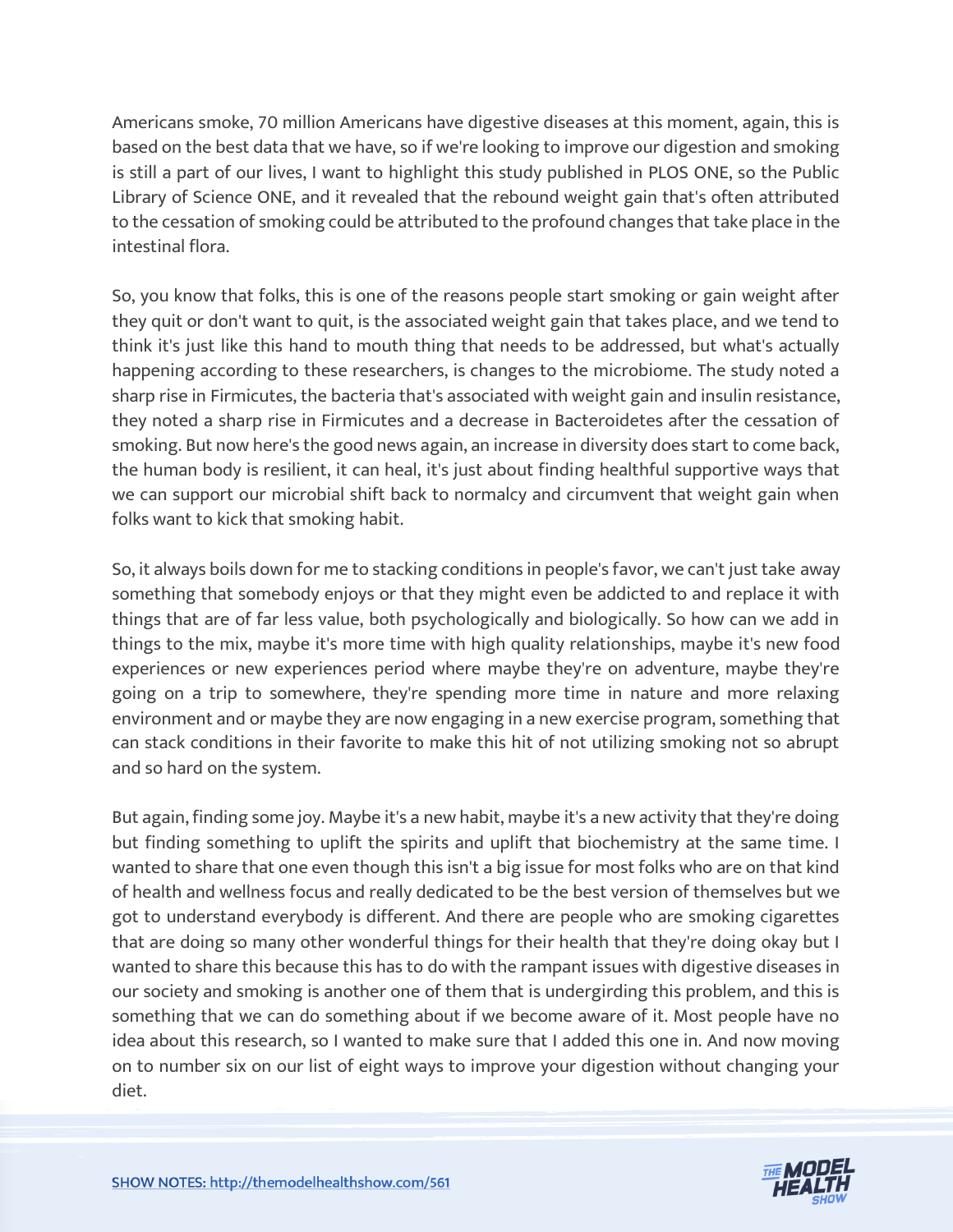Number six is to eat in a relaxed state/activating your parasympathetic nervous system. We have the sympathetic nervous system, which is "fight or flight" nervous system. We also have the parasympathetic nervous system, which is often called the "rest and digest" nervous system, emphasis, digest. It's putting our physiology and our biochemistry in a state where we're going to have a better association and a less stressful association with the food that we're eating. Now, the process of eating food itself is a stressor on the body. So, what do I mean by that? When we're taking something from the outside world and putting it inside your body, your tissues that have a close association, your cells know each other. It doesn't necessarily know that orange or that Hot Pocket. It doesn't necessarily know, and I don't think anybody knows a Hot Pocket except Jim Gaffigan. Shoutout to Jim Gaffigan. Hot Pocket. But it's an incredibly energy-intensive process to take that substance, to put it inside of your body and for your body to break it down and turn it into human tissue, turn it into viable usable fuel.

It's a very intensive process that requires a lot of systems to be front and center, it's a stressful event. Now, here's the rub, when folks are in a healthy state, their body composition is in a healthy state. That there is a cortisol response when we eat a meal but it's relatively low, we'll just say there's going to be an increase in cortisol by 5%. But when we're in a state of carrying excessive weight, being overweight and/or obese, we can see that cortisol release jumping up 40%-50% versus when we're in a healthy state, a healthy weight or body composition. So, the body is taking it even more seriously. There's even more stress taking place because there's so much stress already bearing down or the weight that the body is carrying to try to manage all these things. So, I want you to keep these little insights in mind. We never want to get into a place where we're thinking in terms of this food is stressing me, because we often do the reverse which is we're stress-eating. We're eating to relieve stress. But food can be a stressor and the healthier that we are, the more gracefully our body handles a situation.

But here's the thing, we'll talk about this in a moment, but eating itself is a stress reliever so there's this beautiful dance and balance taking place, especially when we're eating real things and we're doing what we're talking about here which is to eat in a relaxed state, activate our parasympathetic nervous system before we start eating. So, what does this mean? Well, even if you're running around. Oftentimes, a lot of times today we're eating on the go. Just the other day, I saw somebody pull up to the light. They was eating Oodles of Noodles at the light, alright. True story. I've done this, I haven't done the Oodles of Noodles but I've definitely, of course, eaten probably a sandwich or something while driving. But we're eating on the go, or we're earing while we're scrolling on our phone. Our attention is outsourced and so we're not present with our food. And this doesn't mean that you can't do other stuff and have a meal but especially if you're dealing with digestive distress, we got to tune back in. We got to be present with our food.

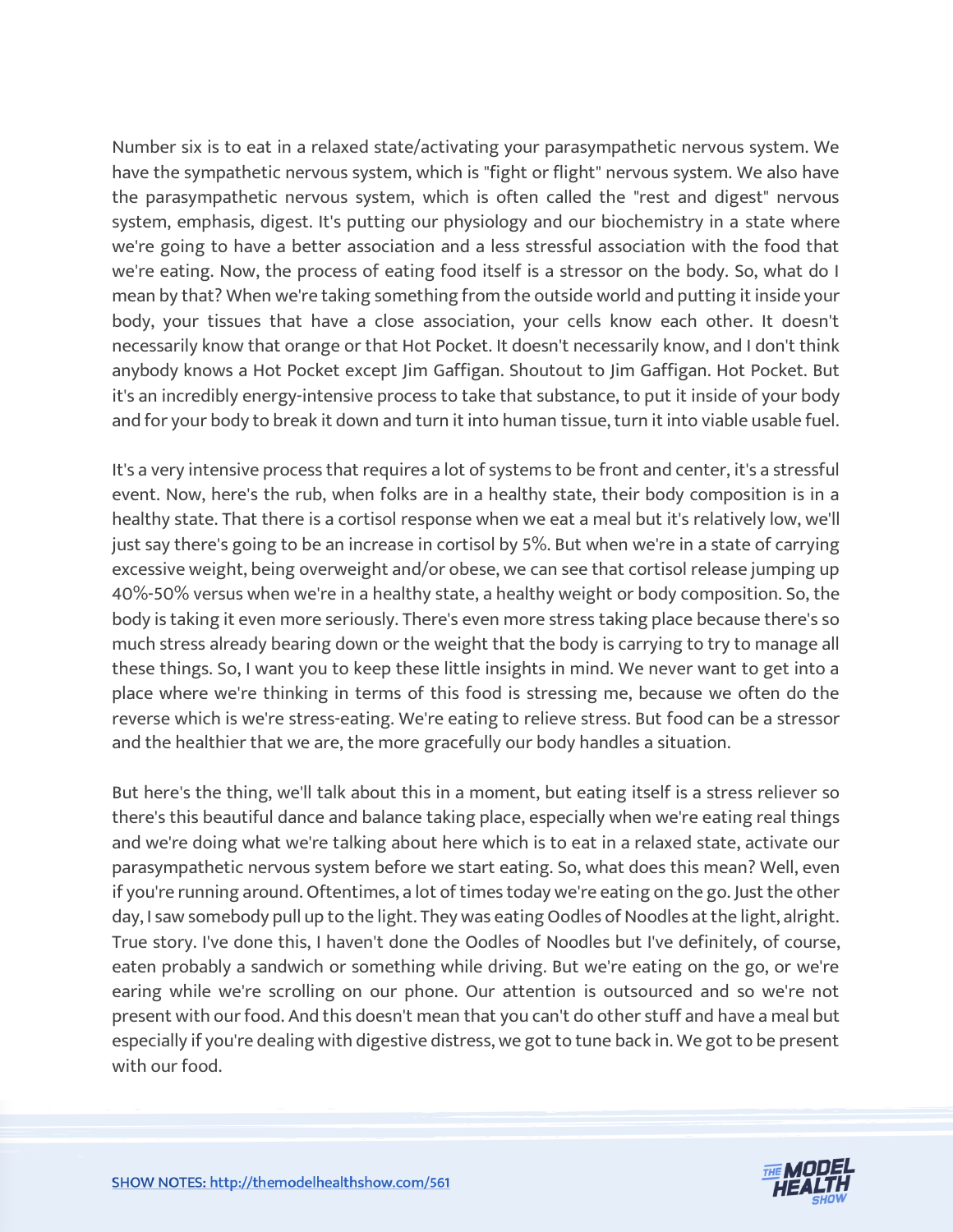We got to get out of outsourcing our attention and get intentional on the bites that we're taking and appreciating the process of getting to bring this food into our bodies, appreciating the people who helped to make it possible, the people who grew the food. All these wonderful things can start to get cultivated but how do we do this in a practical way? Well, you know, there's this concept that's been in our society for a long time of saying a prayer before one eats a meal. Now, the prayer, we're not talking about a specific religion doing this because many different religions have prayers before eating a meal. It is the process of the pause because the prayer creates an atmosphere where you stop, and you turn within and you slow down for a moment. So, it's like this wonderful ninja way that we've had these practices imbued into our culture. Now, what happens when you're not at a table with people and you're doing a whole group prayer scenario and it's just you? What do you do? You can do a little shoutout to Chanise and Johnny Gill, silent prayer. If you know about that, what I just said, you're a real one. Alright. You could do a little silent prayer yourself. Just take a moment. Whether you're at your favorite restaurant or you're at home, just take a moment.

Breathe deep. Give thanks for your food. Give thanks and set an intention for what the food is going to do as it's now going to be living through you, and the energy that you're going to express, the love that you're going to give, whatever it is, find something that resonates with you. To just pause before you eat your meal, just take a minute, even 30 seconds, to just... Because as soon as you shift your breathing, as soon as you take a moment, you pause, that parasympathetic nervous system, it's a binary system, it's one or the other, you're in sympathetic or you're in parasympathetic. They're both not running at the same time. So, number six on this list is to eat in a relaxed state/activate your parasympathetic nervous system.

Now we're going to move on to number seven. And number seven on the list of eight ways to improve your digestion without changing your diet, number seven is to chew like you actually have teeth. Alright? Chew better, Chewbacca. Alright? I'm going to need you to chew better. Digestion literally begins in your mouth. That's where the digestive process happens. Now, I grew up in a scenario where you got to eat quick. I would huff it down. You go out to eat, I'm done. 10 minutes, we're out. Like just like... And I've seen this many times, my wife and I actually went out to eat this past weekend, and there was a couple that was sitting by us, and she was talking to my wife, I went to... I don't know, I went to order something, whatever, but I came back, and they were talking, whatever, we got there before them, alright? And they left before us, like well before us, they finished so quickly, huffed down their food and they were gone, and it wasn't like it was something abnormal or they were rushing somewhere, they were just out, and she wants to stop and get some food with her husband, but they just ate it so quickly.

Now not to say that that is wrong, that they were eating excessively quickly, but I've done this, [I know many other people have. We live in a society that](https://themodelhealthshow.com/podcasts/improve-your-digestion/)'[s on the clock. Even our children were](https://themodelhealthshow.com/podcasts/improve-your-digestion/) 

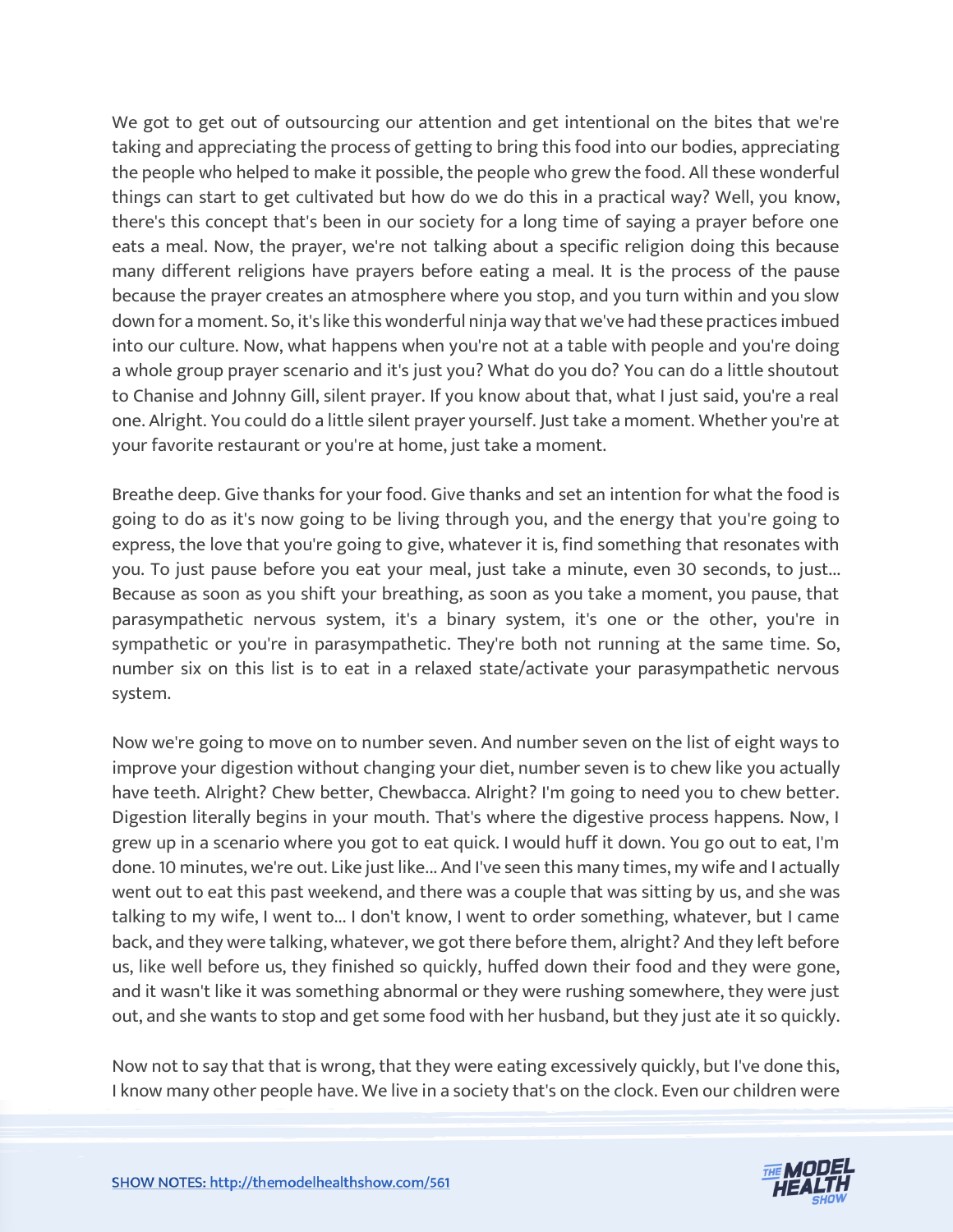programmed from their early age. In high school, I think maybe collectively, after going in the line and all the things and maybe I have 15 minutes to eat. I mean, that's the way that our society has been structured to not chew very well. Swallowing largely unmasticated food, and you're just like stomach, you deal with it, whatever, you got this. That's getting away from the very thing that kicks off our digestive process, which is chewing our food.

Now, here's the biggest part of this one, and this is a huge takeaway for you today. When you're chewing your food, that process of chewing your food, you are encoding that food, with your DNA and RNA, your genetic information is interacting with that food, it's getting melded together and it's creating this familiarity with that food as it goes on to the rest of your digestive system. It's kind of like signing off like, "Oh, these guys are cool. Pass through." versus coming in, it's trying to force its way into the VIP section, like, "You don't know who I am? I'm Drake." No. If the chewing process is happening, it's already got this association, and so you don't got to tell them you're Drake. They just know. Okay? You used to call me on your cell phone, alright? So that whole process is going to happen. Alright? But again, it starts in our mouth we're encoding our food with our own information, and also a 2014 study titled the pathophysiology of malabsorption details how poor chewing has been linked to decreased nutrient absorption. I've been saying this for years.

This is 2014, I've been talking about this encoding of food for at least 15 years, at least 15 years, because it's some early data, but also just logic. Where are we doing the swabs, you know, if you're doing the DNA test, it's in your mouth. That's where your information is. Whether you're trying to find out your genetic history or you're trying to find out whose baby it is, alright? Shout to Maury. No, forget Maury, that's just terrible. That's terrible. Alright, so, but that information is in our mouth, alright? And also, the enzymes that we're producing that help to break that food down is in our mouth. So that process of chewing, again, they said poor chewing reduces the assimilation you're getting from your food. You might be buying this high-quality wonderful food, you're not even getting the nutrients you could be getting from it if you're not chewing it well.

Another study published in BioMed Research International details how the process of chewing can actually act as a stress reliever. Finding that it's tonifying and benefiting our HPA axis. The hypothalamic-pituitary-adrenal axis, again, that the gut is operating on that same axis, the information... Our thyroid is along that same axis, we know about the vagus nerve and the connection between the gut and the brain but being able to tonify this system and having synergy, the process of chewing itself can act as a stress reliever. Alright, so yeah, it's not an accident that we quote, "stress eat". Even that process of chewing, but let's do this better. Let's have an intimate relationship with our treats.

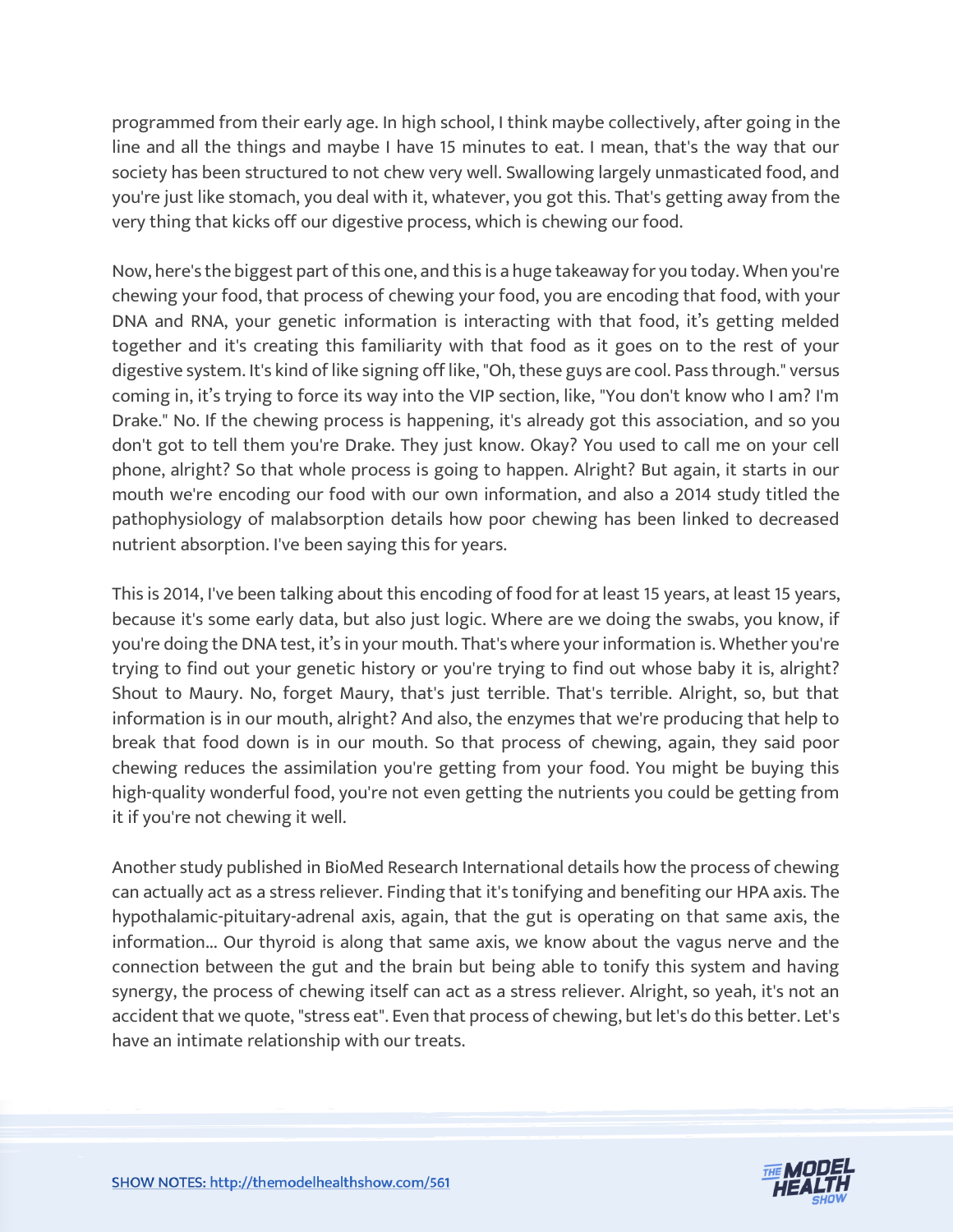Now, I'm not talking about American Pie type intimate relationships, but I'm just saying being able to be there, be present to taste the taste, to experience the mouth feel, to experience the textures, it's such a wonderful part of being alive, food is amazing, and these folks that are out here telling you to eat to live and not live to eat. I don't know. I don't know if that resonates. Because I think it's a both-end world. We don't want food to just be this primary driving force in our lives, but food is meant to be enjoyed, food tastes good so that you eat it. Now, food manufacturers have indeed manipulated this deep primal desire of humans to eat delicious things, but that doesn't negate the fact that we have that deep primal desire. And it doesn't negate the fact that it is normal and natural to enjoy food.

So, chew better, Chewbacca. Alright, be like Chewbacca and eat like you actually have some teeth. This is going to be one of those leverage points in improving your digestion without even changing your diet. We're at our final one here on our list, number eight on the list is to create a digestive routine. Get aligned with your circadian rhythms. The circadian timing system is defined as the network of interconnected cellular structures that regulate the timing of physiological processes and behavior, which includes your digestion. The circadian or biological clocks, existing within each and every one of our trillions of cells control the release of various hormones and neurotransmitters, our digestive function including the rate of nutrient absorption, speed of food transit throughout our GI tract, elimination and more is determined by our biological clocks, our circadian rhythms are determining how food is even moving throughout your digestive track at what rate, depends on what time of day it is.

Also, these biological clocks or circadian clocks in our cells control the behavior of our microbiome because our trillions of bacteria also have circadian clocks as well. A recent study cited in the Journal, Nature Reviews Endocrinology states "Disruption of the circadian system can alter microbiome communities and can perturb host metabolism, energy homeostasis and inflammatory pathways which leads to metabolic syndrome." Metabolic syndrome is this conglomeration of metabolic breakdown, which is associated with excessive fat gain, insulin resistance, poor blood sugar metabolism and balance and homeostasis and a whole host of other issues that underpin many of our leading causes of death, and this is associated with disruption to our circadian system resulting in damage to our microbiome. Also, these circadian clocks, control things ranging from our blood pressure, thermoregulation, sleep efficiency, muscular strength and reaction time, the list goes on and on, our mental acuity, but the bottom line is, what we're focused on here is the way that our circadian clock is controlling our digestive function. So, to lean into this one and how do we utilize this to create a digestive routine that is healthy in and of itself is first and foremost, we want to understand that digestion and elimination are naturally more robust when the sun is up. Throughout evolution, this is when we would be eating, and also pooping.

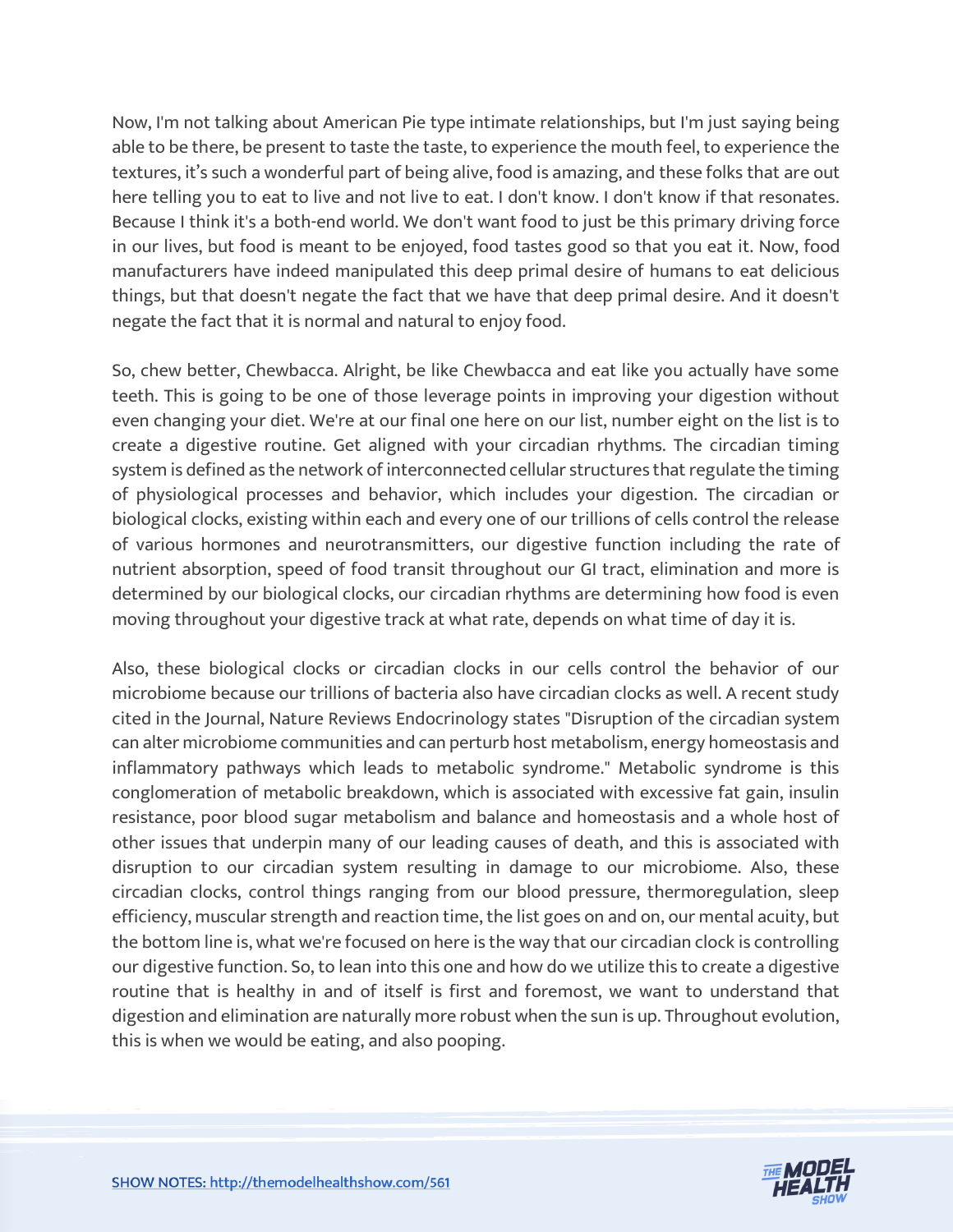People don't tend to get up at night to go poop or get up in the middle of the night, "I got to go take a le dump." It doesn't usually happen. Okay, maybe you had a little tryst with some crazy food or something, maybe there might be an interruption, but for the most part, digestion really ratchets down when it gets dark outside. So, stacking conditions in our favor to get into a more normal pattern with how our digestion is actually wired up in the circadian clock, so in association with the sun, the moon, the stars, the spinning of the earth, all of that is influencing our digestion, it is that powerful. So how do we take advantage of this? Well, creating that ideal digestive routine, is going to start as soon as you wake up in the morning, and one of the things that's happening overnight is that your body is undergoing a lot of metabolic processes to kind of clean house, and there's a lot of residual metabolic waste that now need to get flushed out of the system, literally, and including our brain, the glymphatic system in the brain is 10 times more active when we're sleeping than when we're awake, and this is the brain cleaning house and getting rid of dead cells and regenerating tissues and creating new connections, and there's going to be some waste.

And also, our brain is primarily water, it's the vast majority. It's the most water dominant organ in the body outside of the lungs. Could be upwards of about 70, 79-ish percent of our brain is water, so it's kind of important, and we've got to be able to exchange these fluids, so first thing in the morning because you're not drinking while you're sleeping, unless you were maybe in the matrix or something, which this could be a simulation. We'll leave that one alone. Let's just move on. You're not going to be drinking while you're sleeping, and so when you get up in the morning, you are naturally going to be dehydrated, your urine is going to be more concentrated, so the color is going to be darker, so the first thing you could do to set the pace for that digestive schedule is to drink some water first day in the morning. Get your system hydrated again, get your tissues hydrated, the viscosity of your blood, get that back on point, provide some fluid for your lymphatic system.

So, I recommend folks do what I call an inner bath, and a lot of other folks over the years have picked up this mantra and have even featured this in some books, there's some bestselling books out there that have taken on this framework, which is first thing in the morning drinking 16 to upwards of 32 ounces of water, first thing in the morning. Again, the constant thread is making sure that this is something that we have a healthy association with, so if you're just not about drinking 32 ounces of water when you get up in the morning, you don't have to do that.

And if you are not vibing with room temperature or cold water, don't do that. My wife likes to have hot water with a little lemon first thing in the morning. So, myself, personally, I just go over, I love room temperature water, first thing in the morning, I'm drinking probably around... Most days, probably around 24 ounces of water to start the day, and that in and of itself can [stimulate a bowel movement. It](https://themodelhealthshow.com/podcasts/improve-your-digestion/)'[s just like a signal as it](https://themodelhealthshow.com/podcasts/improve-your-digestion/)'[s going through your gastrointestinal](https://themodelhealthshow.com/podcasts/improve-your-digestion/)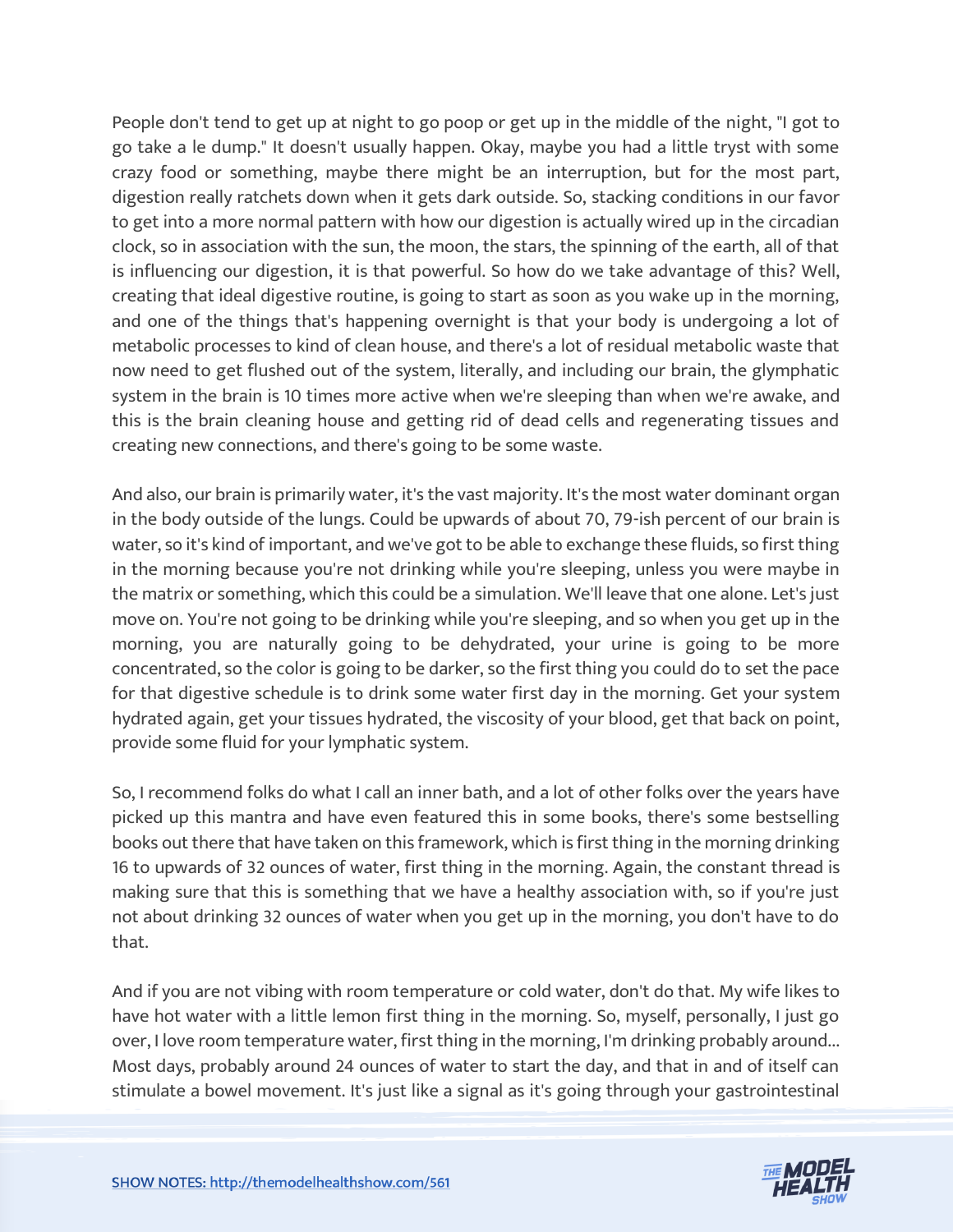tract, first thing in the morning, when that circadian clock is ratcheting up for the movement of your bowels, that in and of itself can be one of those things that urges things to move along gracefully. So, starting your day like that is one of the things that can help to create a healthy digestive schedule. Another aspect of this healthy digestive routine is to give yourself some time so that you can move those bowels. So, when you're at home and giving yourself time, you get home-court advantage. So, if you don't know what I mean by home-court advantage, that's when you got your home throne and you don't have to deal with the toilets that are out there in the opposition's places.

So, you don't want to have to end up in a Johnny on the spot somewhere. Of course, we don't want to make this a neurotic thing, but at the office and you got to deal with your co-workers coming in, you got the dangling feet or whatever. If you got to go, you got to go, by the way, but just home-court advantage just tends to, just really be assistive in a healthier process because also at home, hopefully you got yourself a Squatty Potty. You know what I mean? You getting into the good position, all that good stuff, but give yourself that home-court advantage, give yourself time to use the restroom as part of your schedule, your routine, if you can. For some people, again, it's not first thing in the morning that they're having a bowel movement, maybe it's later in the afternoon, all good. But give yourself time because we definitely don't want to hold it, that's training your system to not work in a natural, normal circadian process. Folks tend to want to get that home-court advantage, so they'll hold it. If you got to go, you got to go.

But again, this is consciously, if you can create a routine where you don't put yourself in a situation where you're not comfortable or you have to hold it, or you're not going because you just don't have time. So, give yourself home-court advantage, give yourself some time to go whenever your body is attuned to going, and in addition to that, for some people, they're setting the pace of their digestive movement by having a cup of coffee in the morning as well. For some people, coffee just hits their booboo button like boop and it's just like, it's time to go, it's evacuation time. So, but again, this is not looking at the nutrition side of things, but coffee does have that association. And if you're doing that, make sure you get the good stuff. Alright, Folgers is over. Alright, the best part of waking up is not Folgers in your cup. That's a myth. Alright. They just made that up. Alright.

We want to avoid pesticides and herbicides and rodenticides and fungicides, and all of these things that are commonly used to grow coffee today that have proven, we have study on top of study, we've talked about this multiple times in the show, detrimental impact on our microbes, literally damaging our microbial genes. So, this is not good, so we might be stimulating a bowel movement but damaging our microbiome. So, if you're going to do the coffee, get the good stuff, organic, and as a matter of fact, stack conditions in your favor, not [just coffee, get coffee infused with something like Lion](https://themodelhealthshow.com/podcasts/improve-your-digestion/)'[s Mane. That](https://themodelhealthshow.com/podcasts/improve-your-digestion/)'[s actually what I had](https://themodelhealthshow.com/podcasts/improve-your-digestion/) 

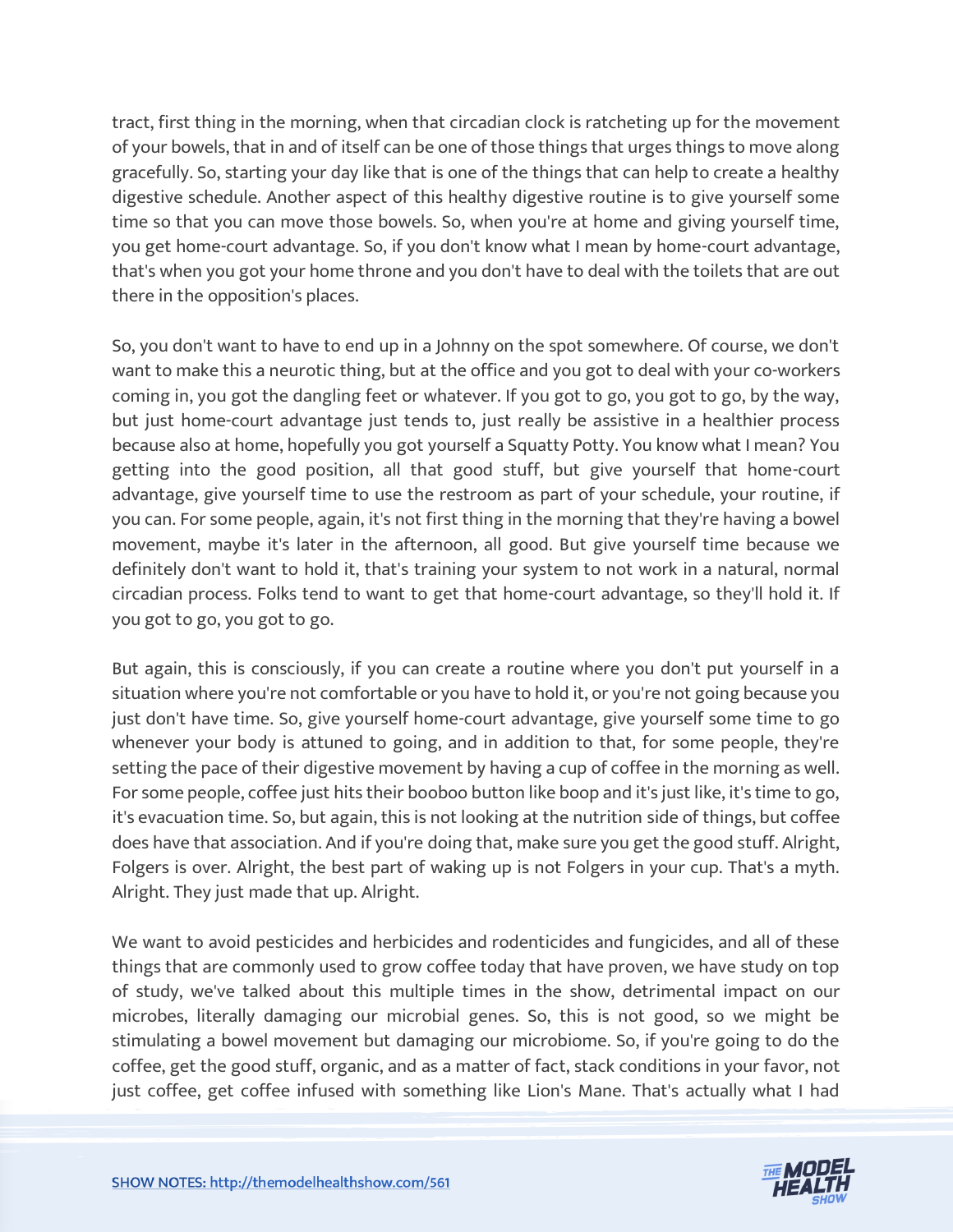today. Lion's Mane in organic coffee, because Lion's Mane, this study was published in biomedical research, had test subjects with a variety of health complaints including anxiety and poor sleep quality. They were given Lion's Mane or a placebo for four weeks.

The participants who used the Lion's Mane significantly reduced their levels of anxiety and irritation versus those in the placebo group. Lion's Mane is a storied medicinal mushroom that's been utilized for centuries, but also now we have so many peer-reviewed studies showing about how it's so tonifying and helpful for our nervous system. Guess what our nervous system is doing, it's controlling our digestion. I mean, come on. Now you want to make sure that you're not just getting this from any random place. The Lion's Mane should be dual extracted and combined with organic coffee, you're only going to find that in one place, and that's Four Sigmatic. Go to foursigmatic.com/model. You can get a special 10% off discount. That's F-O-U-R-S-I-G-M-A-T-I-C.com/model. You get a special 10% off, incredible mushroom blends, mushroom coffees, mushroom elixirs, and they even have a wonderful mushroom hot cocoa as well. So, all done the right way. Again. Don't just go, you hear this stuff and go get Company X's Lion's Mane.

No, get it from the people who do stuff the right way. So, you're actually extracting the nutrients that we're talking about here, all the antioxidant compounds, the beta glucan compounds, and also the Triterpenes and the hormonal benefiting compounds. You've got to do a dual extraction, foursigmatic.com/model. So again, having this as part of your morning routine, but also at the end of the scale, because again, digestion and elimination is naturally stronger when the sun is up, we want to avoid eating super late at night. Now again, you can have an evening meal or even an evening snack, but the closer that you're eating to when you go to bed, it's going to be more disruptive to that circadian timing system. A study cited in Frontiers and Nutrition found that when there is a misalignment between the endogenous rhythms in Physiology and Environmental inputs such as feeding during the inactive phase, the body's ability to maintain homeostasis is impaired and a loss of this phase coordination between the organism, us and the environment, as well as internal misalignment between tissues can produce cardio metabolic disease as a consequence. The timing of food intake is highlighted as a powerful environmental cue with the potential to destroy or restore the synchrony of circadian rhythms and metabolism.

Very, very strong statement from these scientists, but if we're eating late when all our systems are ratcheting down as far as our digestive movement, this can stack conditions against us that can literally throw off the coordination between our cells internally and also us as an organism and our environment. It can throw off our coordination with life itself. It's that remarkable. Again, humans were not through evolution eating late at night, typically because it was dangerous, is when you hide out, quiet, you don't want to invoke some kind of outside forces, whether it's rival [tribes or wild animals and the like, today we can do whatever we want,](https://themodelhealthshow.com/podcasts/improve-your-digestion/)